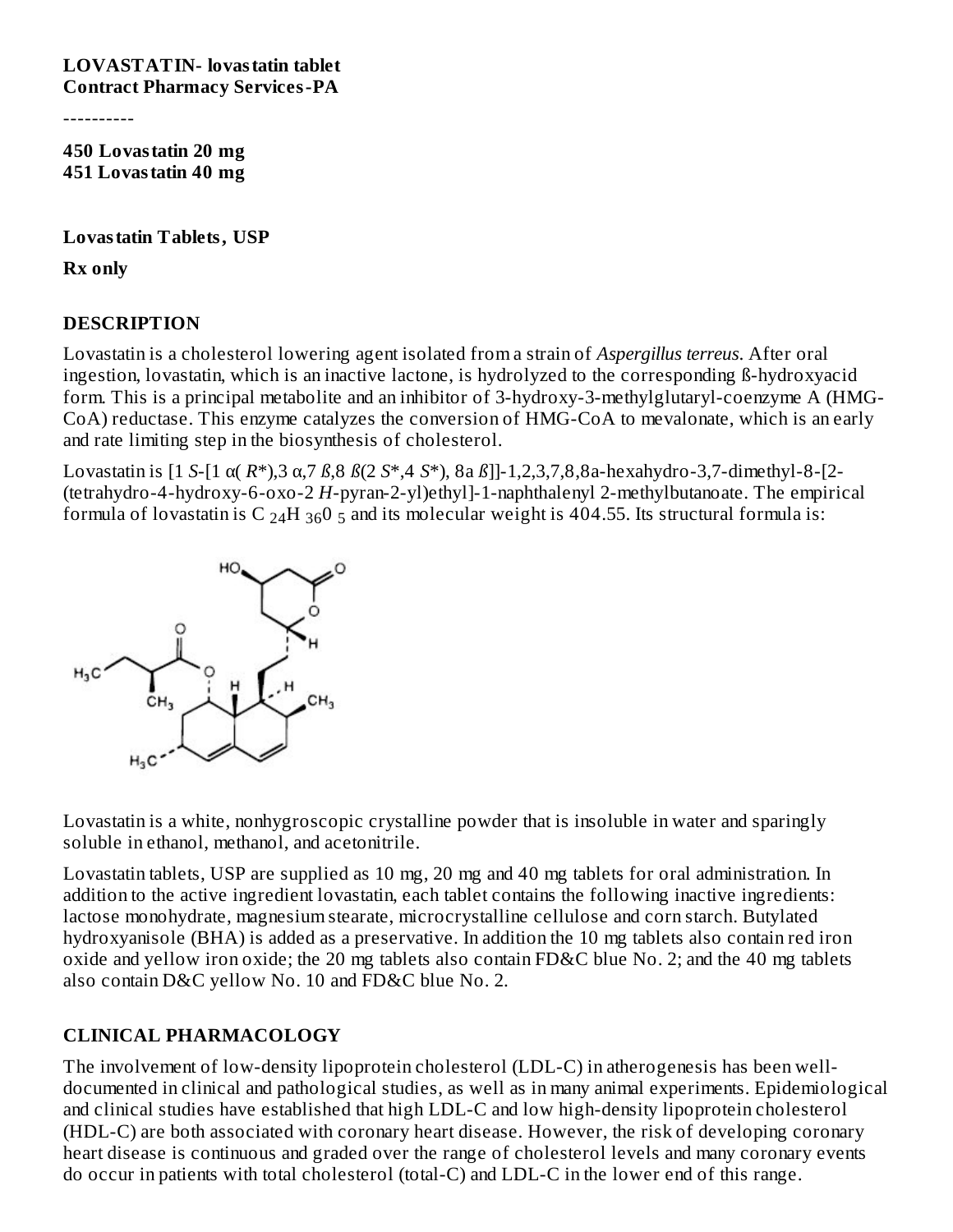Lovastatin has been shown to reduce elevated LDL-C concentrations. LDL is formed from very lowdensity lipoprotein (VLDL) and is catabolized predominantly by the high affinity LDL receptor. The mechanism of the LDL-lowering effect of lovastatin may involve both reduction of VLDL-C concentration, and induction of the LDL receptor, leading to reduced production and/or increased catabolism of LDL-C. Apolipoprotein B also falls during treatment with lovastatin.

Lovastatin is a specific inhibitor of HMG-CoA reductase, the enzyme which catalyzes the conversion of HMG-CoA to mevalonate. The conversion of HMG-CoA to mevalonate is an early step in the biosynthetic pathway for cholesterol.

#### **Pharmacokinetics**

Lovastatin is a lactone which is readily hydrolyzed *in vivo* to the corresponding ß-hydroxyacid, a strong inhibitor of HMG-CoA reductase. Inhibition of HMG-CoA reductase is the basis for an assay in pharmacokinetic studies of the ß-hydroxyacid metabolites (active inhibitors) and, following base hydrolysis, active plus latent inhibitors (total inhibitors) in plasma following administration of lovastatin.

Following an oral dose of  $\rm ^{14}C$ -labeled lovastatin in man, 10% of the dose was excreted in urine and 83% in feces. The latter represents absorbed drug equivalents excreted in bile, as well as any unabsorbed drug. Plasma concentrations of total radioactivity (lovastatin plus  $^{14}$ C-metabolites) peaked at 2 hours and declined rapidly to about 10% of peak by 24 hours postdose. Absorption of lovastatin, estimated relative to an intravenous reference dose, in each of four animal species tested, averaged about 30% of an oral dose. In animal studies, after oral dosing, lovastatin had high selectivity for the liver, where it achieved substantially higher concentrations than in non-target tissues. Lovastatin undergoes extensive first-pass extraction in the liver, its primary site of action, with subsequent excretion of drug equivalents in the bile. As a consequence of extensive hepatic extraction of lovastatin, the availability of drug to the general circulation is low and variable. In a single dose study in four hypercholesterolemic patients, it was estimated that less than 5% of an oral dose of lovastatin reaches the general circulation as active inhibitors. Following administration of lovastatin tablets the coefficient of variation, based on between-subject variability, was approximately 40% for the area under the curve (AUC) of total inhibitory activity in the general circulation.

Both lovastatin and its ß-hydroxyacid metabolite are highly bound (>95%) to human plasma proteins. Animal studies demonstrated that lovastatin crosses the blood-brain and placental barriers.

The major active metabolites present in human plasma are the ß-hydroxyacid of lovastatin, its 6'-hydroxy derivative, and two additional metabolites. Peak plasma concentrations of both active and total inhibitors were attained within 2 to 4 hours of dose administration. While the recommended therapeutic dose range is 10 mg/day to 80 mg/day, linearity of inhibitory activity in the general circulation was established by a single dose study employing lovastatin tablet dosages from 60 mg to as high as 120 mg. With a once-a- day dosing regimen, plasma concentrations of total inhibitors over a dosing interval achieved a steady state between the second and third days of therapy and were about 1.5 times those following a single dose. When lovastatin was given under fasting conditions, plasma concentrations of total inhibitors were on average about two-thirds those found when lovastatin was administered immediately after a standard test meal.

In a study of patients with severe renal insufficiency (creatinine clearance 10 mL/min to 30 mL/min), the plasma concentrations of total inhibitors after a single dose of lovastatin were approximately two-fold higher than those in healthy volunteers.

In a study including 16 elderly patients between 70 to 78 years of age who received lovastatin 80 mg/day, the mean plasma level of HMG-CoA reductase inhibitory activity was increased approximately 45% compared with 18 patients between 18 to 30 years of age (see **PRECAUTIONS, Geriatric Us e**).

Although the mechanism is not fully understood, cyclosporine has been shown to increase the AUC of HMG-CoA reductase inhibitors. The increase in AUC for lovastatin and lovastatin acid is presumably due, in part, to inhibition of CYP3A4.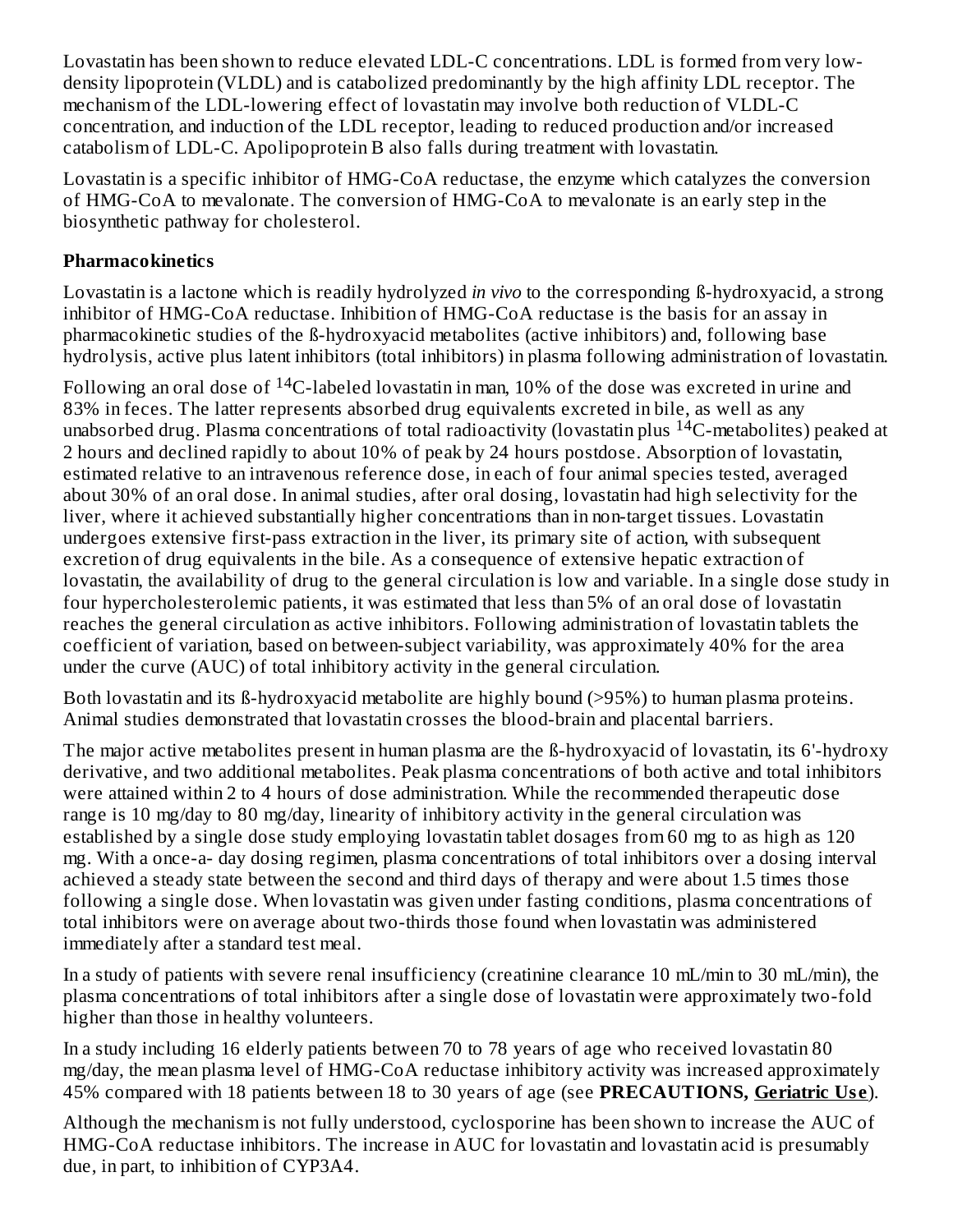The risk of myopathy is increased by high levels of HMG-CoA reductase inhibitory activity in plasma. Strong inhibitors of CYP3A4 can raise the plasma levels of HMG-CoA reductase inhibitory activity and increase the risk of myopathy (see **WARNINGS, Myopathy/Rhabdomyolysis** and **PRECAUTIONS, Drug Interactions**).

Lovastatin is a substrate for cytochrome P450 isoform 3A4 (CYP3A4) (see **PRECAUTIONS, Drug Interactions**). Grapefruit juice contains one or more components that inhibit CYP3A4 and can increase the plasma concentrations of drugs metabolized by CYP3A4. In one study <sup>1</sup>, 10 subjects consumed 200 mL of double-strength grapefruit juice (one can of frozen concentrate diluted with one rather than 3 cans of water) three times daily for 2 days and an additional 200 mL double-strength grapefruit juice together with and 30 and 90 minutes following a single dose of 80 mg lovastatin on the third day. This regimen of grapefruit juice resulted in a mean increase in the serum concentration of lovastatin and its ßhydroxyacid metabolite (as measured by the area under the concentration-time curve) of 15-fold and 5 fold, respectively [as measured using a chemical assay - high performance liquid chromatography]. In a second study, 15 subjects consumed one 8 oz glass of single-strength grapefruit juice (one can of frozen concentrate diluted with 3 cans of water) with breakfast for 3 consecutive days and a single dose of 40 mg lovastatin in the evening of the third day. This regimen of grapefruit juice resulted in a mean increase in the plasma concentration (as measured by the area under the concentration-time curve) of active and total HMG-CoA reductase inhibitory activity [using an enzyme inhibition assay both before (for active inhibitors) and after (for total inhibitors) base hydrolysis] of 1.34-fold and 1.36-fold, respectively, and of lovastatin and its ß-hydroxyacid metabolite [measured using a chemical assay liquid chromatography/tandem mass spectrometry - different from that used in the first  $^1$  study] of 1.94fold and 1.57-fold, respectively. The effect of amounts of grapefruit juice between those used in these two studies on lovastatin pharmacokinetics has not been studied.

|                                             | of | <b>Number Dosing of Co-</b><br>Adminis tered<br>Subjects Drug or<br><b>Grapefruit Juice</b> | Dosing of<br><b>Lovastatin</b> | <b>AUC Ratio</b> *<br>(with/without co-<br>adminis tered drug)<br>No Effect = $1.00$ |                                                      |  |
|---------------------------------------------|----|---------------------------------------------------------------------------------------------|--------------------------------|--------------------------------------------------------------------------------------|------------------------------------------------------|--|
|                                             |    |                                                                                             |                                |                                                                                      | Lovas tatin Lovas tatin<br>$\mathbf{Acid}^{\dagger}$ |  |
| Gemfibrozil                                 | 11 | 600 mg BID for $ 40 \text{ mg}$<br>3 days                                                   |                                | 0.96                                                                                 | 2.80                                                 |  |
| Itraconazole<br>$\ddagger$                  | 12 | 200 mg QD for $4 40$ mg on Day<br>days                                                      |                                | $>36$ §                                                                              | 22                                                   |  |
|                                             | 10 | 100 mg QD for $4 40$ mg on Day<br>days                                                      |                                | $>14.8$ $\frac{8}{3}$                                                                | 15.4                                                 |  |
| Grapefruit<br>Juice <i>I</i> (high<br>dose) | 10 | 200 mL of<br>double-strength<br>$TID$ <sup>#</sup>                                          | 80 mg single<br>dose           | 15.3                                                                                 | 5.0                                                  |  |
| Grapefruit<br>Juice ¶ (low<br>dose)         | 16 | 8 oz (about 250<br>mL) of single-<br>strength <sup>Þ</sup> for 4<br>days                    | 40 mg single<br>dose           | 1.94                                                                                 | 1.57                                                 |  |
| $Cyclosporine$ <sup>16</sup>                |    | Not described <sup>ß</sup>                                                                  | 10 mg QD for<br>10 days        | $5 -$ to 8-<br>fold                                                                  | $ND^{\grave{a}}$                                     |  |
|                                             | of | <b>Number Dosing of Co-</b><br>Adminis tered<br>Subjects Drug or                            | Dosing of<br><b>Lovastatin</b> | <b>AUC Ratio</b> *<br>(with/without co-<br>adminis tered drug)                       |                                                      |  |
|                                             |    | <b>Grapefruit Juice</b>                                                                     |                                | No Effect $= 1.00$                                                                   |                                                      |  |

**Table 1: The Effect of Other Drugs on Lovastatin Exposure When Both Were Co-Administered**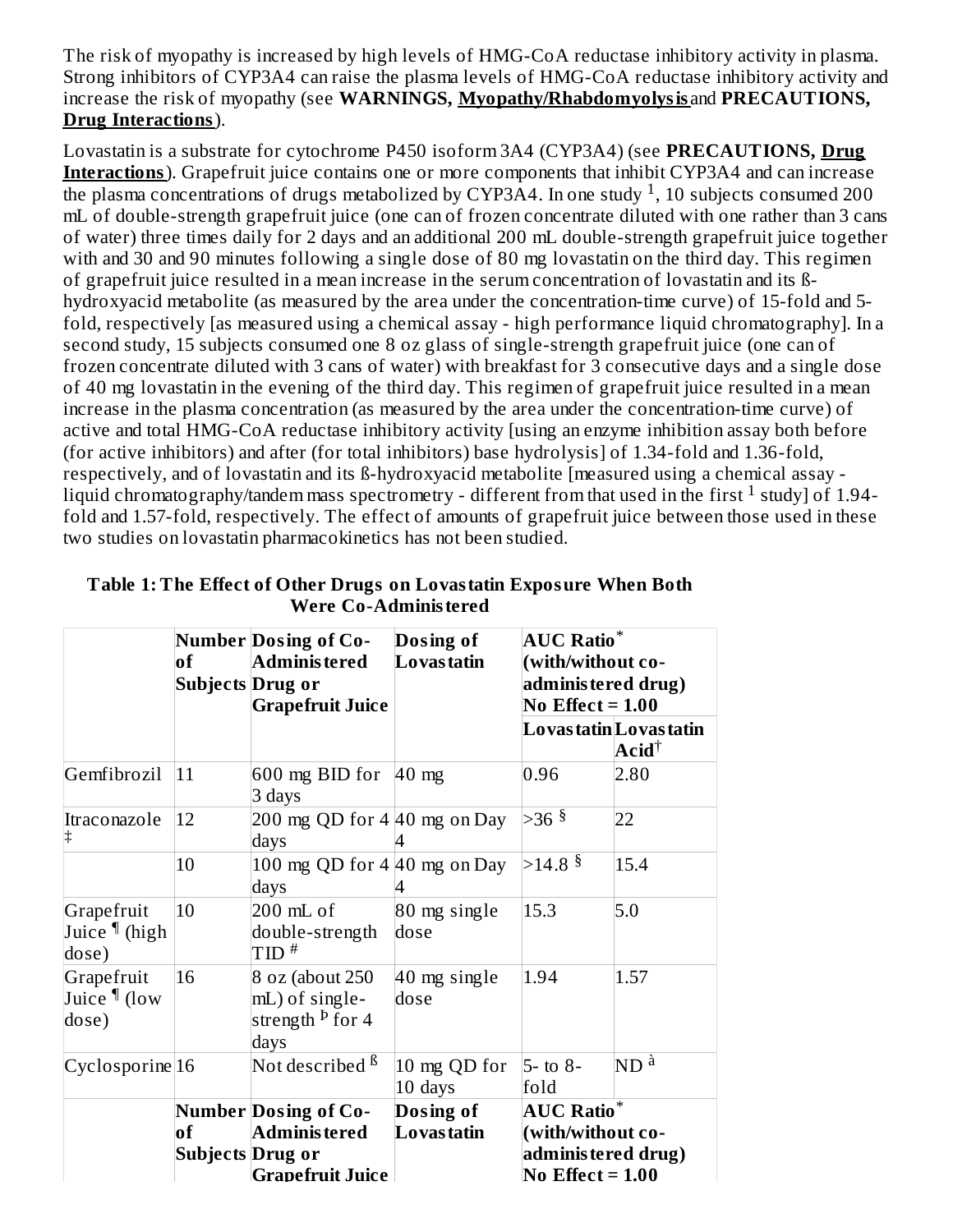|           |                                                        | Total Lovas tatin Acid <sup>è</sup> |
|-----------|--------------------------------------------------------|-------------------------------------|
| Diltiazem | $ 120 \text{ mg BID}$ for $ 20 \text{ mg} $<br>14 days | 3.57 e                              |

- \* Results based on a chemical assay.
- $\dagger$  Lovastatin acid refers to the β-hydroxyacid of lovastatin.
- ‡ The mean total AUC of lovastatin without itraconazole phase could not be determined accurately. Results could be representative of strong CYP3A4 inhibitors such as ketoconazole, posaconazole, clarithromycin, telithromycin, HIV protease inhibitors, and nefazodone.
- § Estimated minimum change.
- ¶ The effect of amounts of grapefruit juice between those used in these two studies on lovastatin pharmacokinetics has not been studied.
- $^\#$  Double-strength: one can of frozen concentrate diluted with one can of water. Grapefruit juice was administered TID for 2 days, and 200 mL together with single dose lovastatin and 30 and 90 minutes following single dose lovastatin on Day 3.
- <sup>p</sup> Single-strength: one can of frozen concentrate diluted with 3 cans of water. Grapefruit juice was administered with breakfast for 3 days, and lovastatin was administered in the evening on Day 3.
- $^{\text{B}}$  Cyclosporine-treated patients with psoriasis or post kidney or heart transplant patients with stable graft function, transplanted at least 9 months prior to study.

\_\_\_\_\_\_\_\_\_\_\_\_\_\_\_\_\_\_\_\_\_\_\_\_\_\_\_\_\_\_\_\_\_\_\_\_\_\_\_\_\_\_\_\_\_\_\_\_\_\_\_\_\_\_\_\_\_\_\_\_\_\_\_\_\_\_\_\_\_\_\_\_\_\_\_

- à ND = Analyte not determined.
- è Lactone converted to acid by hydrolysis prior to analysis. Figure represents total unmetabolized acid and lactone.

<sup>1</sup> Kantola, T, et al., Clin Pharmacol Ther 1998; 63(4):397-402.

#### **Clinical Studies in Adults**

Lovastatin has been shown to reduce total-C and LDL-C in heterozygous familial and non-familial forms of primary hypercholesterolemia and in mixed hyperlipidemia. A marked response was seen within 2 weeks, and the maximum therapeutic response occurred within 4 to 6 weeks. The response was maintained during continuation of therapy. Single daily doses given in the evening were more effective than the same dose given in the morning, perhaps because cholesterol is synthesized mainly at night.

In multicenter, double-blind studies in patients with familial or non-familial hypercholesterolemia, lovastatin, administered in doses ranging from 10 mg q.p.m. to 40 mg b.i.d., was compared to placebo. Lovastatin significantly decreased plasma total-C, LDL-C, total-C/HDL-C ratio and LDL-C/HDL-C ratio. In addition, lovastatin produced increases of variable magnitude in HDL-C, and modestly decreased VLDL-C and plasma TG (see **Tables 2** through **4** for dose response results).

The results of a study in patients with primary hypercholesterolemia are presented in **Table 2**.

| DOSAGEN TOTAL-LDL-HDL-LDL- TOTAL-TG |           |       |      |     |            |  |
|-------------------------------------|-----------|-------|------|-----|------------|--|
|                                     |           | C     | C    |     |            |  |
|                                     |           |       |      |     | HDL-/HDL-C |  |
|                                     |           |       |      |     |            |  |
| Placebo $ 33 -2$                    |           |       |      |     |            |  |
| Lovastatin                          |           |       |      |     |            |  |
| $10 \text{ mg}$                     | $33 - 16$ | $-21$ | $+5$ | -24 | $-19$      |  |
|                                     |           |       |      |     |            |  |

#### **Table 2: Lovastatin vs. Placebo (Mean Percent Change from Bas eline After 6 Weeks)**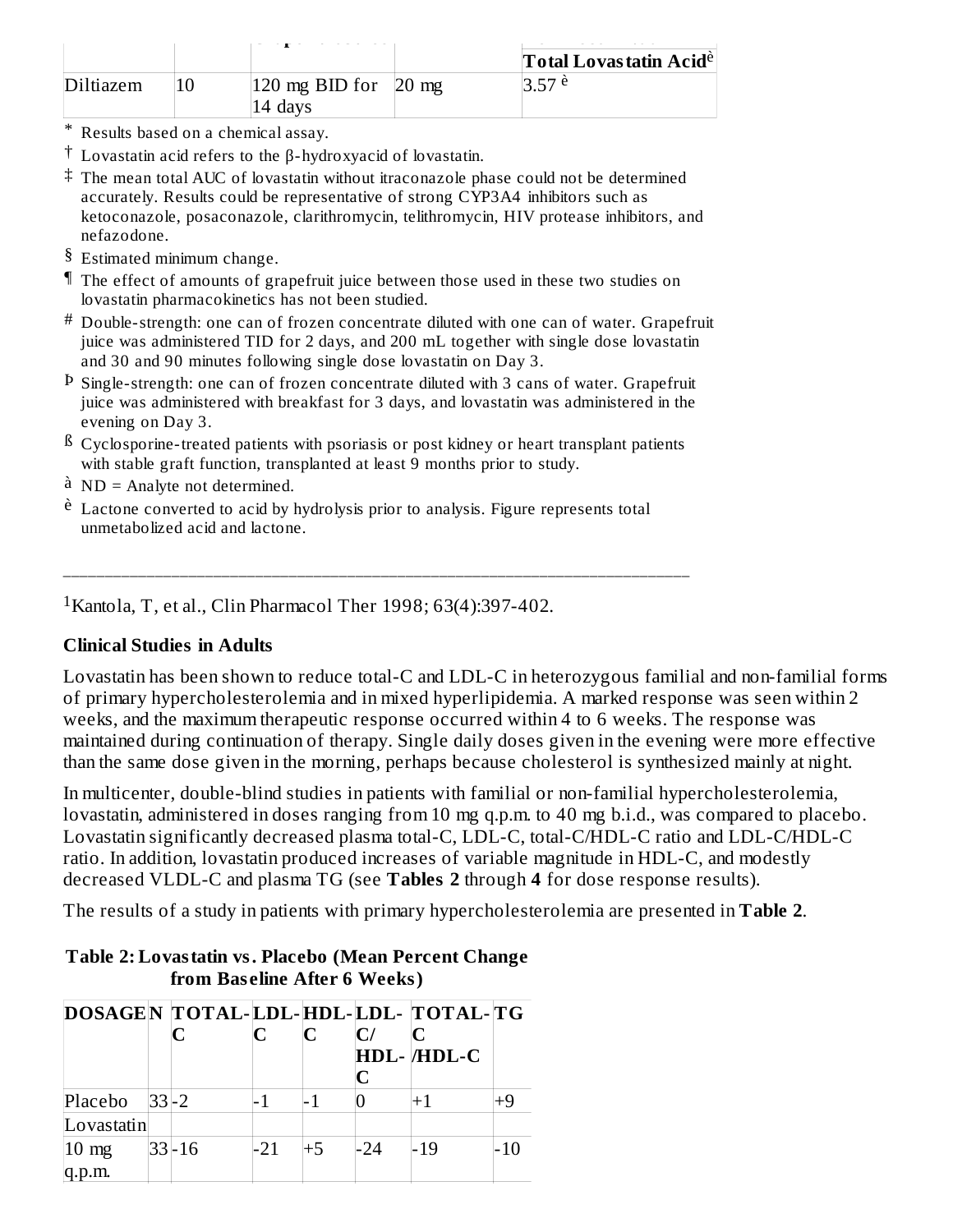| $20 \text{ mg}$ | $ 33-19$   | $-27$ | $+6$ | $-30$ | $-23$ | $+9$ |
|-----------------|------------|-------|------|-------|-------|------|
| q.p.m.          |            |       |      |       |       |      |
| $10 \text{ mg}$ | $ 32 - 19$ | $-28$ | $+8$ | -33   | -25   | $-7$ |
| b.i.d.          |            |       |      |       |       |      |
| $40 \text{ mg}$ | $33 - 22$  | $-31$ | $+5$ | -33   | -25   | -8   |
| q.p.m.          |            |       |      |       |       |      |
| $20 \text{ mg}$ | 36-24      | $-32$ | $+2$ | $-32$ | -24   | -6   |
| b.i.d.          |            |       |      |       |       |      |

Lovastatin was compared to cholestyramine in a randomized open parallel study. The study was performed with patients with hypercholesterolemia who were at high risk of myocardial infarction. Summary results are presented in **Table 3**.

**Table 3: Lovastatin vs. Cholestyramine (Percent Change from Bas eline After 12 Weeks)**

| <b>TREATMENTN</b> |           |       |      |                      | TOTAL-LDL- HDL- LDL- TOTAL-WLDL-CTG |      |       |
|-------------------|-----------|-------|------|----------------------|-------------------------------------|------|-------|
|                   |           |       |      |                      | $ C/HDL- (median) (mean)$           |      |       |
|                   | (mean)    |       |      | (mean)(mean)/HDL-  C |                                     |      |       |
|                   |           |       |      |                      | (mean)                              |      |       |
|                   |           |       |      | (mean)               |                                     |      |       |
| Lovastatin        |           |       |      |                      |                                     |      |       |
| $20$ mg b.i.d.    | $85 - 27$ | $-32$ | $+9$ | -36                  | -31                                 | -34  | $-21$ |
| 40 mg b.i.d.      | 88-34     | $-42$ | $+8$ | -44                  | $-37$                               | -31  | $-27$ |
| Cholestyramine    |           |       |      |                      |                                     |      |       |
| 12 g b.i.d.       | 88-17     | $-23$ | $+8$ | -27                  | $-21$                               | $+2$ | $+11$ |

Lovastatin was studied in controlled trials in hypercholesterolemic patients with well-controlled noninsulin dependent diabetes mellitus with normal renal function. The effect of lovastatin on lipids and lipoproteins and the safety profile of lovastatin were similar to that demonstrated in studies in nondiabetics. Lovastatin had no clinically important effect on glycemic control or on the dose requirement of oral hypoglycemic agents.

Expanded Clinical Evaluation of Lovastatin [EXCEL] Study

Lovastatin was compared to placebo in 8,245 patients with hypercholesterolemia (total-C 240 mg/dL to 300 mg/dL [6.2 mmol/L to 7.6 mmol/L], LDL-C >160 mg/dL [4.1 mmol/L]) in the randomized, doubleblind, parallel, 48-week EXCEL study. All changes in the lipid measurements ( **Table 4**) in lovastatin treated patients were dose-related and significantly different from placebo (p<0.001). These results were sustained throughout the study.

| Table 4: Lovastatin vs. Placebo (Percent Change from Baseline- |
|----------------------------------------------------------------|
| <b>Average Values Between Weeks 12 and 48)</b>                 |

| <b>DOSAGEN</b> * |              |        |        |        |                                        | TOTAL-LDL- HDL- LDL- TOTAL-TG |     |
|------------------|--------------|--------|--------|--------|----------------------------------------|-------------------------------|-----|
|                  |              |        |        |        | C/                                     | $ C/HDL- (median) $           |     |
|                  |              | (mean) |        |        | $ (\text{mean}) (\text{mean}) HDL- C $ |                               |     |
|                  |              |        |        |        |                                        | (mean)                        |     |
|                  |              |        |        |        | mean)                                  |                               |     |
| Placebo          | $ 1663 +0.7$ |        | $+0.4$ | $+2.0$ | $+0.2$                                 | -0.6                          | +4  |
| Lovastatin       |              |        |        |        |                                        |                               |     |
| $20 \text{ mg}$  | $1642 - 17$  |        | -24    | $+6.6$ | $-27$                                  | $-21$                         | -10 |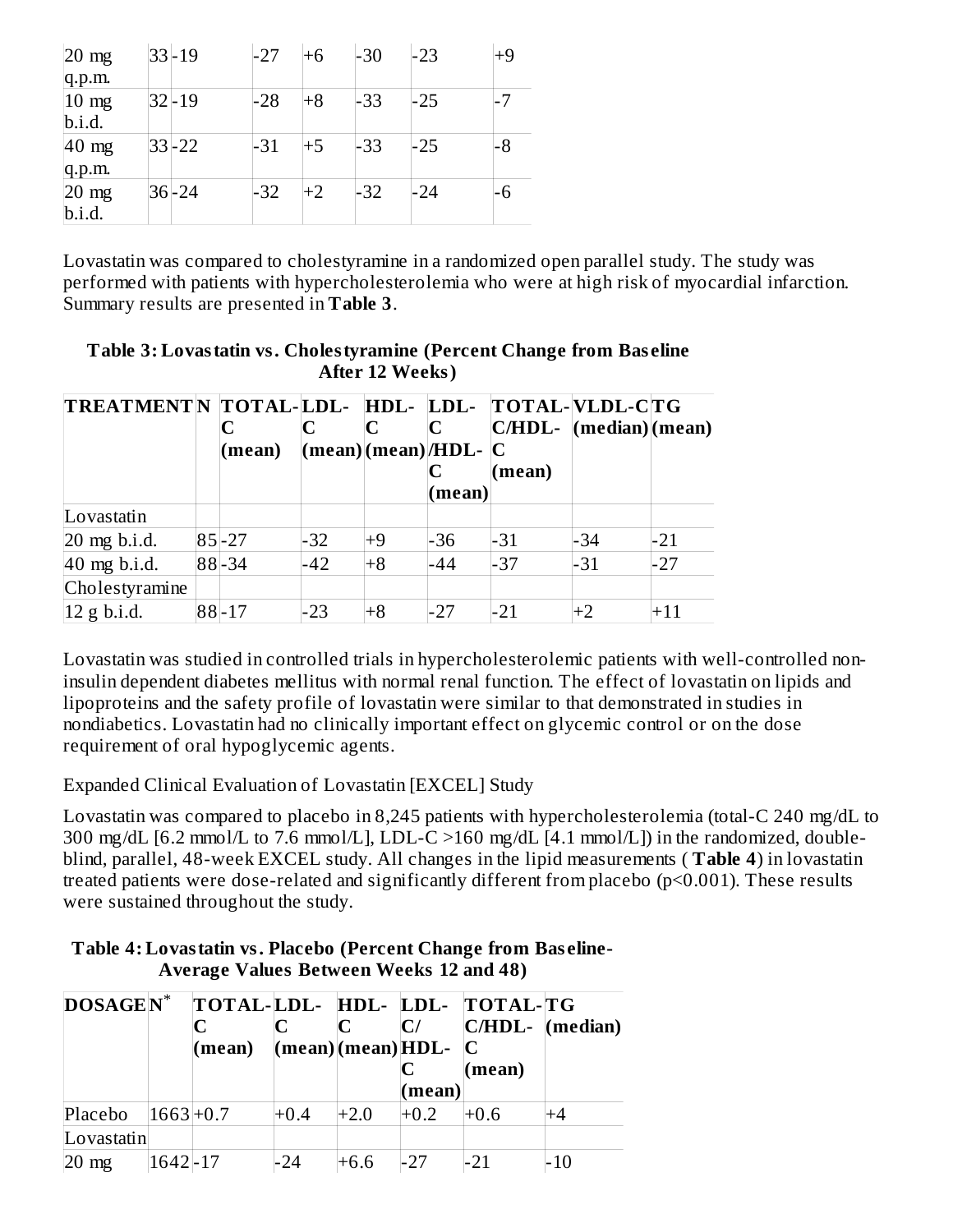| q.p.m.          |             |       |        |       |       |       |
|-----------------|-------------|-------|--------|-------|-------|-------|
| $40$ mg         | $1645 - 22$ | $-30$ | $+7.2$ | $-34$ | $-26$ | $-14$ |
| q.p.m.          |             |       |        |       |       |       |
| $20 \text{ mg}$ | 1646-24     | -34   | $+8.6$ | -38   | $-29$ | -16   |
| b.i.d.          |             |       |        |       |       |       |
| $40$ mg         | 1649-29     | $-40$ | $+9.5$ | -44   | $-34$ | $-19$ |
| b.i.d.          |             |       |        |       |       |       |

\* Patients enrolled

Air Force/Texas Coronary Atherosclerosis Prevention Study (AFCAPS/TexCAPS)

The Air Force/Texas Coronary Atherosclerosis Prevention Study (AFCAPS/TexCAPS), a doubleblind, randomized, placebo-controlled, primary prevention study, demonstrated that treatment with lovastatin decreased the rate of acute major coronary events (composite endpoint of myocardial infarction, unstable angina, and sudden cardiac death) compared with placebo during a median of 5.1 years of follow-up. Participants were middle-aged and elderly men (ages 45 to 73) and women (ages 55 to 73) without symptomatic cardiovascular disease with average to moderately elevated total-C and LDL-C, below average HDL-C, and who were at high risk based on elevated total-C/HDL-C. In addition to age, 63% of the participants had at least one other risk factor (baseline HDL-C <35 mg/dL, hypertension, family history, smoking and diabetes).

AFCAPS/TexCAPS enrolled 6,605 participants (5,608 men, 997 women) based on the following lipid entry criteria: total-C range of 180 mg/dL to 264 mg/dL, LDL-C range of 130 mg/dL to 190 mg/dL, HDL-C of <45 mg/dL for men and <47 mg/dL for women, and TG of <400 mg/dL. Participants were treated with standard care, including diet, and either lovastatin 20 mg to 40 mg daily (n=3,304) or placebo (n=3,301). Approximately 50% of the participants treated with lovastatin were titrated to 40 mg daily when their LDL-C remained >110 mg/dL at the 20 mg starting dose.

Lovastatin reduced the risk of a first acute major coronary event, the primary efficacy endpoint, by 37% (lovastatin 3.5%, placebo 5.5%; p<0.001; **Figure 1**). A first acute major coronary event was defined as myocardial infarction (54 participants on lovastatin, 94 on placebo) or unstable angina (54 vs. 80) or sudden cardiac death (8 vs. 9). Furthermore, among the secondary endpoints, lovastatin reduced the risk of unstable angina by 32% (1.8% vs. 2.6%; p=0.023), of myocardial infarction by 40% (1.7% vs. 2.9%; p=0.002), and of undergoing coronary revascularization procedures (e.g., coronary artery bypass grafting or percutaneous transluminal coronary angioplasty) by 33% (3.2% vs. 4.8%; p=0.001). Trends in risk reduction associated with treatment with lovastatin were consistent across men and women, smokers and non-smokers, hypertensives and non-hypertensives, and older and younger participants. Participants with >2 risk factors had risk reductions (RR) in both acute major coronary events (RR 43%) and coronary revascularization procedures (RR 37%). Because there were too few events among those participants with age as their only risk factor in this study, the effect of lovastatin on outcomes could not be adequately assessed in this subgroup.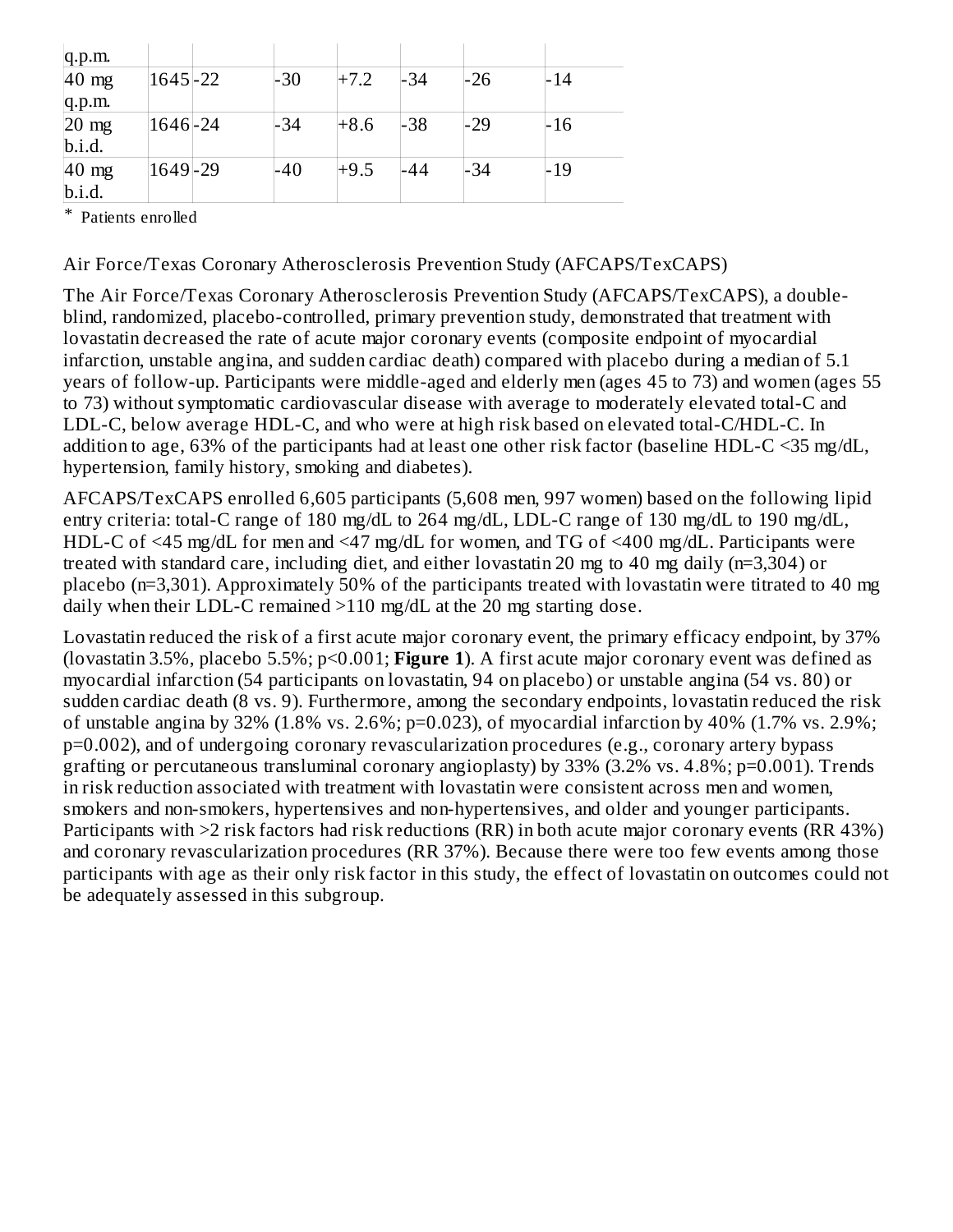

#### Atherosclerosis

In the Canadian Coronary Atherosclerosis Intervention Trial (CCAIT), the effect of therapy with lovastatin on coronary atherosclerosis was assessed by coronary angiography in hyperlipidemic patients. In the randomized, double-blind, controlled clinical trial, patients were treated with conventional measures (usually diet and 325 mg of aspirin every other day) and either lovastatin 20 mg to 80 mg daily or placebo. Angiograms were evaluated at baseline and at two years by computerized quantitative coronary angiography (QCA). Lovastatin significantly slowed the progression of lesions as measured by the mean change per-patient in minimum lumen diameter (the primary endpoint) and percent diameter stenosis, and decreased the proportions of patients categorized with disease progression (33% vs. 50%) and with new lesions (16% vs. 32%).

In a similarly designed trial, the Monitored Atherosclerosis Regression Study (MARS), patients were treated with diet and either lovastatin 80 mg daily or placebo. No statistically significant difference between lovastatin and placebo was seen for the primary endpoint (mean change per patient in percent diameter stenosis of all lesions), or for most secondary QCA endpoints. Visual assessment by angiographers who formed a consensus opinion of overall angiographic change (Global Change Score) was also a secondary endpoint. By this endpoint, significant slowing of disease was seen, with regression in 23% of patients treated with lovastatin compared to 11% of placebo patients.

In the Familial Atherosclerosis Treatment Study (FATS), either lovastatin or niacin in combination with a bile acid sequestrant for 2.5 years in hyperlipidemic subjects significantly reduced the frequency of progression and increased the frequency of regression of coronary atherosclerotic lesions by QCA compared to diet and, in some cases, low-dose resin.

The effect of lovastatin on the progression of atherosclerosis in the coronary arteries has been corroborated by similar findings in another vasculature. In the Asymptomatic Carotid Artery Progression Study (ACAPS), the effect of therapy with lovastatin on carotid atherosclerosis was assessed by B-mode ultrasonography in hyperlipidemic patients with early carotid lesions and without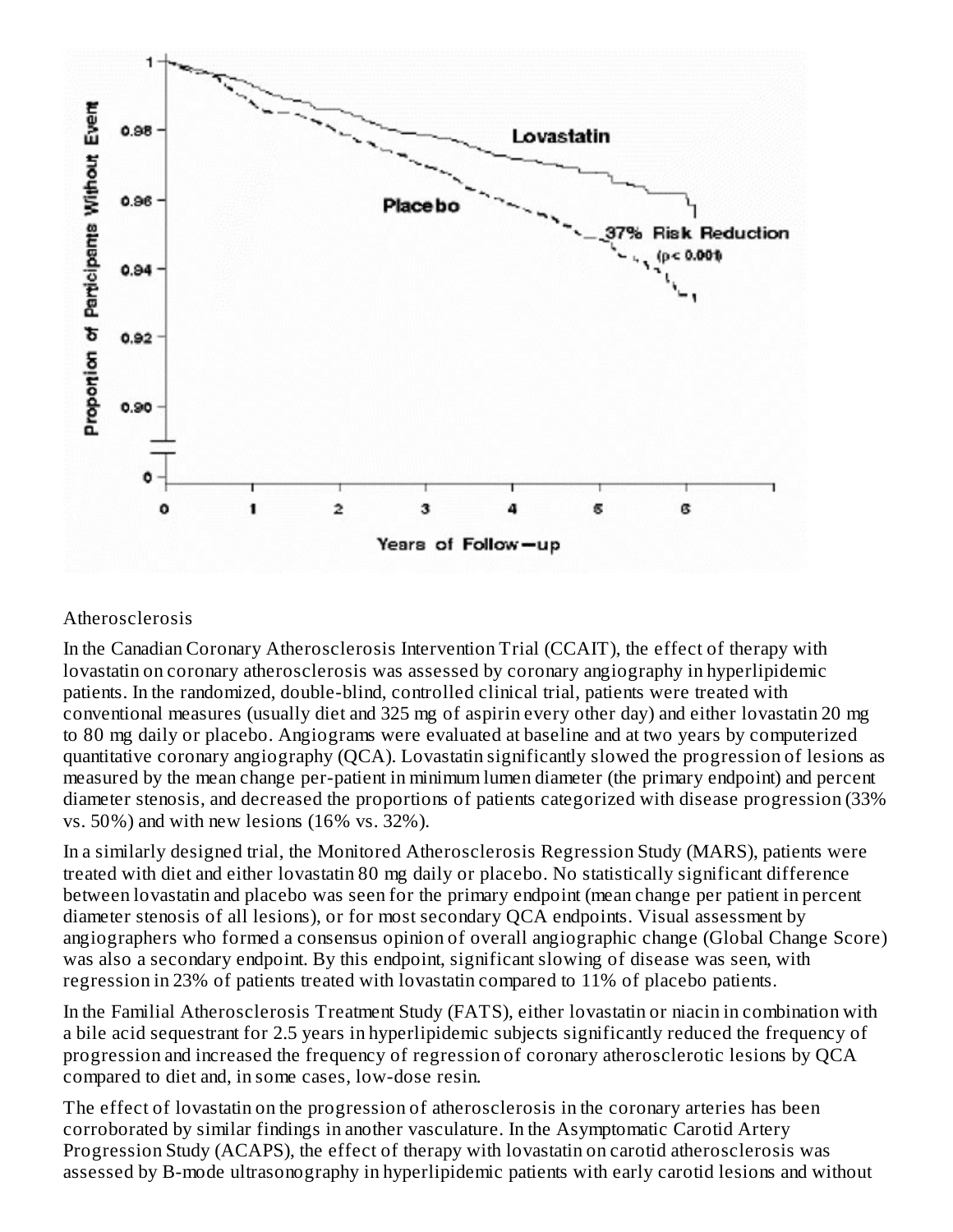known coronary heart disease at baseline. In this double-blind, controlled clinical trial, 919 patients were randomized in a 2 x 2 factorial design to placebo, lovastatin 10 mg to 40 mg daily and/or warfarin. Ultrasonograms of the carotid walls were used to determine the change per patient from baseline to three years in mean maximum intimal-medial thickness (IMT) of 12 measured segments. There was a significant regression of carotid lesions in patients receiving lovastatin alone compared to those receiving placebo alone (p=0.001). The predictive value of changes in IMT for stroke has not yet been established. In the lovastatin group there was a significant reduction in the number of patients with major cardiovascular events relative to the placebo group (5 vs. 14) and a significant reduction in all-cause mortality (1 vs. 8).

#### Eye

There was a high prevalence of baseline lenticular opacities in the patient population included in the early clinical trials with lovastatin. During these trials the appearance of new opacities was noted in both the lovastatin and placebo groups. There was no clinically significant change in visual acuity in the patients who had new opacities reported nor was any patient, including those with opacities noted at baseline, discontinued from therapy because of a decrease in visual acuity.

A three-year, double-blind, placebo-controlled study in hypercholesterolemic patients to assess the effect of lovastatin on the human lens demonstrated that there were no clinically or statistically significant differences between the lovastatin and placebo groups in the incidence, type or progression of lenticular opacities. There are no controlled clinical data assessing the lens available for treatment beyond three years.

## **Clinical Studies in Adoles cent Patients**

Efficacy of Lovastatin in Adolescent Boys with Heterozygous Familial Hypercholesterolemia

In a double-blind, placebo-controlled study, 132 boys 10 to 17 years of age (mean age 12.7 yrs) with heterozygous familial hypercholesterolemia (heFH) were randomized to lovastatin (n=67) or placebo (n=65) for 48 weeks. Inclusion in the study required a baseline LDL-C level between 189 mg/dL and 500 mg/dL and at least one parent with an LDL-C level > 189 mg/dL. The mean baseline LDL-C value was 253.1 mg/dL (range: 171 mg/dL to 379 mg/dL) in the lovastatin group compared to 248.2 mg/dL (range: 158.5 mg/dL to 413.5 mg/dL) in the placebo group. The dosage of lovastatin (once daily in the evening) was 10 mg for the first 8 weeks, 20 mg for the second 8 weeks, and 40 mg thereafter.

Lovastatin significantly decreased plasma levels of total-C, LDL-C and apolipoprotein B (see **Table 5**).

#### **Table 5: Lipid-lowering Effects of Lovastatin in Adoles cent Boys with Heterozygous Familial Hypercholesterolemia (Mean Percent Change from Bas eline at Week 48 in Intention-to-Treat Population)**

|                       |  |               |              | DOSAGEN TOTAL-LDL-HDL-TG* Apolipoprotein B |
|-----------------------|--|---------------|--------------|--------------------------------------------|
|                       |  |               |              |                                            |
| Placebo $ 61 $ -1.1   |  | $-1.4$ $-2.2$ | $-1.4 - 4.4$ |                                            |
| Lovastatin $64$ -19.3 |  | $-24.2$ +1.1  | $-1.9 -21$   |                                            |

\* data presented as median percent changes

The mean achieved LDL-C value was 190.9 mg/dL (range: 108 mg/dL to 336 mg/dL) in the lovastatin group compared to 244.8 mg/dL (range: 135 mg/dL to 404 mg/dL) in the placebo group.

Efficacy of Lovastatin in Post-Menarchal Girls with Heterozygous Familial Hypercholesterolemia

In a double-blind, placebo-controlled study, 54 girls 10 to 17 years of age who were at least 1 year post-menarche with heFH were randomized to lovastatin (n=35) or placebo (n=19) for 24 weeks.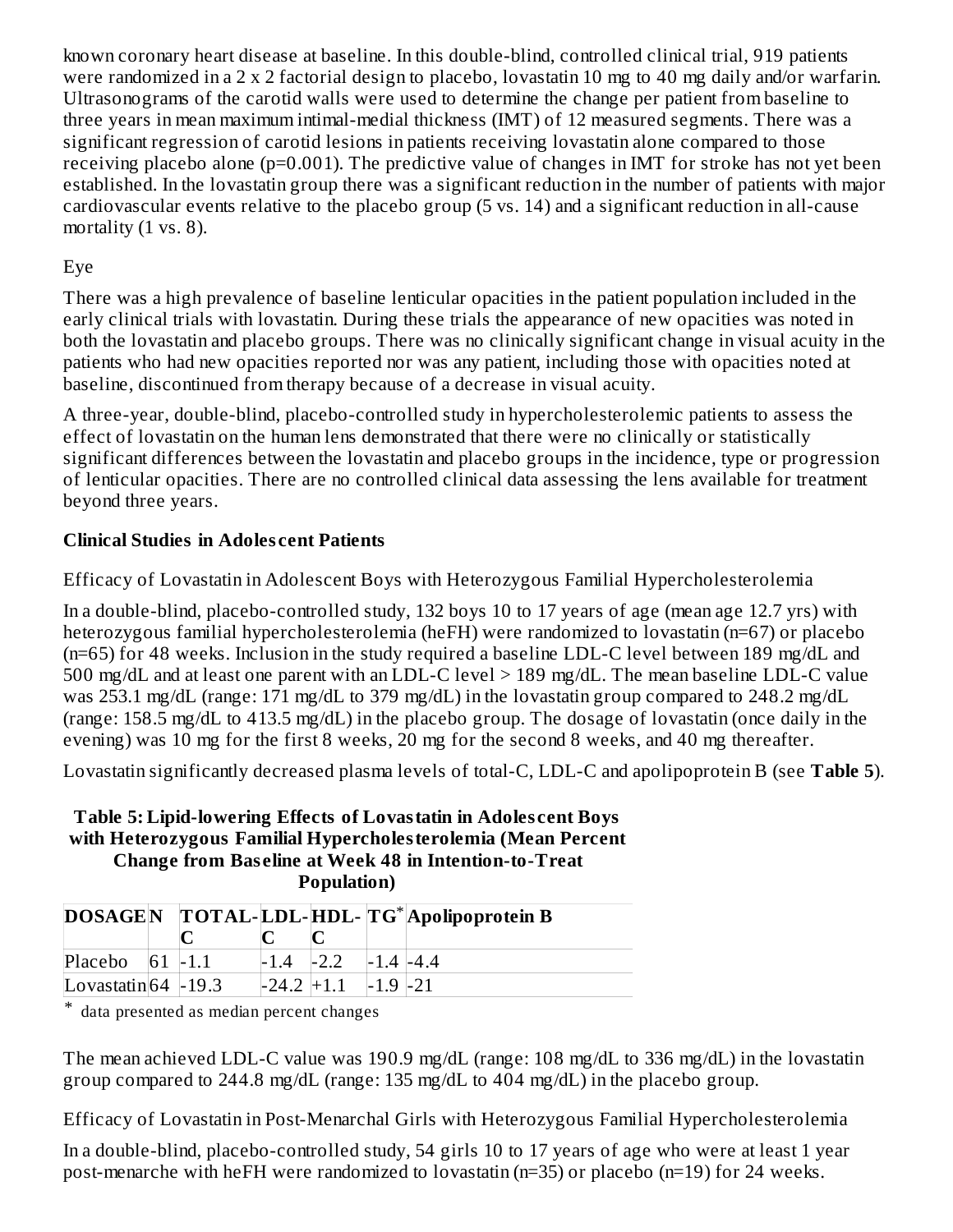Inclusion in the study required a baseline LDL-C level of 160 mg/dL to 400 mg/dL and a parental history of familial hypercholesterolemia. The mean baseline LDL-C value was 218.3 mg/dL (range: 136.3 mg/dL to 363.7 mg/dL) in the lovastatin group compared to 198.8 mg/dL (range: 151.1 mg/dL to 283.1 mg/dL) in the placebo group. The dosage of lovastatin (once daily in the evening) was 20 mg for the first 4 weeks, and 40 mg thereafter.

Lovastatin significantly decreased plasma levels of total-C, LDL-C, and apolipoprotein B (see **Table 6**).

#### **Table 6: Lipid-lowering Effects of Lovastatin in Post-Menarchal Girls with Heterozygous Familial Hypercholesterolemia (Mean Percent Change from Bas eline at Week 24 in Intention-to-Treat Population)**

| <b>DOSAGE</b> N | $\overline{a}$ TOTAL- LDL-C HDL-C $\overline{a}$ |         |        |        | Apolipoprotein |
|-----------------|--------------------------------------------------|---------|--------|--------|----------------|
| Placebo         | $+3.6$                                           |         | $+4.8$ | $-3.0$ | $+6.4$         |
| $Lovastatin$ 35 | $-22.4$                                          | $-29.7$ |        |        | $-24.4$        |

\* data presented as median percent changes

The mean achieved LDL-C value was 154.5 mg/dL (range: 82 mg/dL to 286 mg/dL) in the lovastatin group compared to 203.5 mg/dL (range: 135 mg/dL to 304 mg/dL) in the placebo group.

The safety and efficacy of doses above 40 mg daily have not been studied in children. The long-term efficacy of lovastatin therapy in childhood to reduce morbidity and mortality in adulthood has not been established.

## **INDICATIONS AND USAGE**

Therapy with lovastatin should be a component of multiple risk factor intervention in those individuals with dyslipidemia at risk for atherosclerotic vascular disease. Lovastatin should be used in addition to a diet restricted in saturated fat and cholesterol as part of a treatment strategy to lower total-C and LDL-C to target levels when the response to diet and other nonpharmacological measures alone has been inadequate to reduce risk.

## **Primary Prevention of Coronary Heart Dis eas e**

In individuals without symptomatic cardiovascular disease, average to moderately elevated total-C and LDL-C, and below average HDL-C, lovastatin is indicated to reduce the risk of:

- Myocardial infarction
- Unstable angina
- Coronary revascularization procedures

## (See **CLINICAL PHARMACOLOGY, Clinical Studies**)

## **Coronary Heart Dis eas e**

Lovastatin is indicated to slow the progression of coronary atherosclerosis in patients with coronary heart disease as part of a treatment strategy to lower total-C and LDL-C to target levels.

#### **Hypercholesterolemia**

Therapy with lipid-altering agents should be a component of multiple risk factor intervention in those individuals at significantly increased risk for atherosclerotic vascular disease due to hypercholesterolemia. Lovastatin is indicated as an adjunct to diet for the reduction of elevated total-C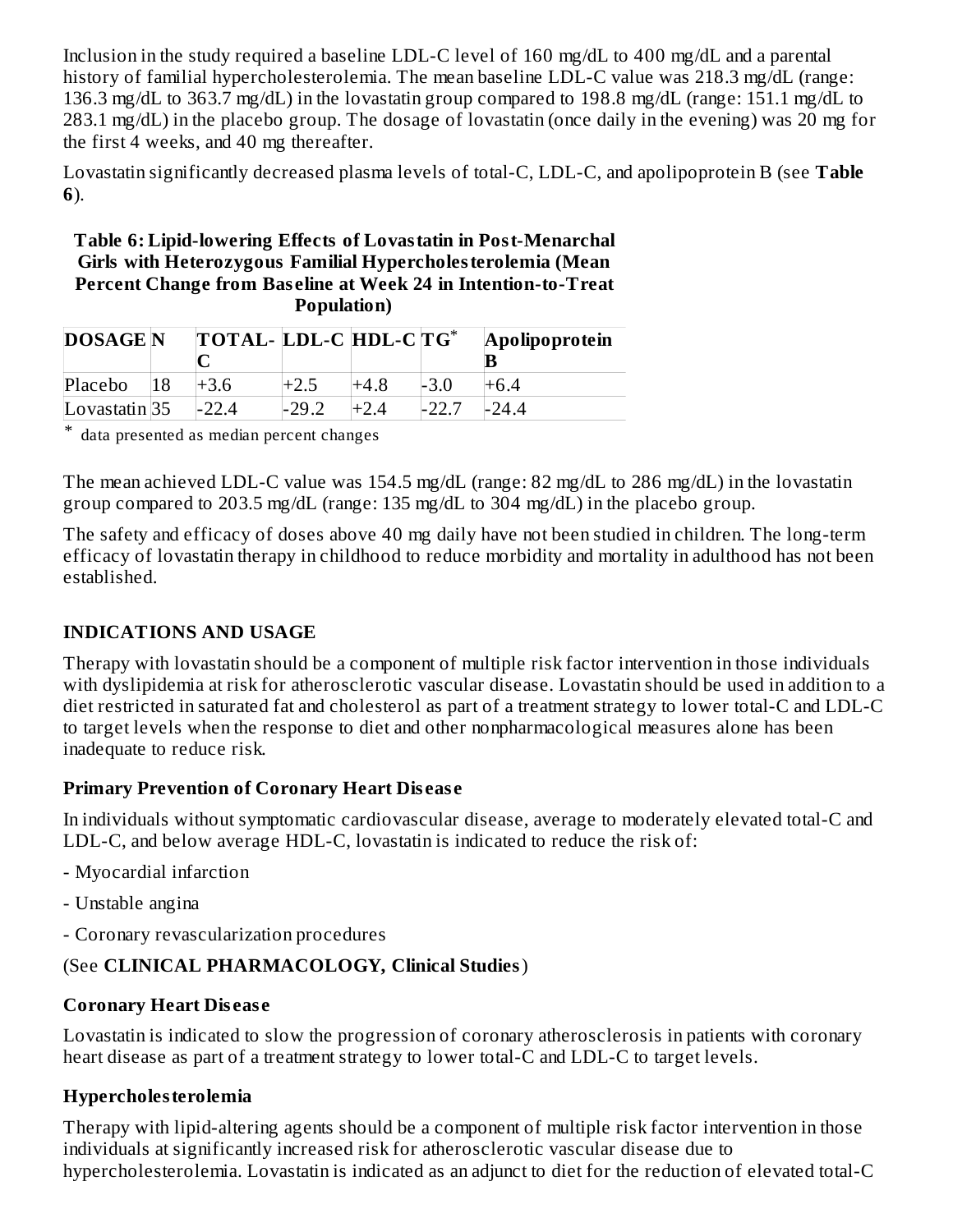and LDL-C levels in patients with primary hypercholesterolemia (Types IIa and IIb **2**), when the response to diet restricted in saturated fat and cholesterol and to other nonpharmacological measures alone has been inadequate.

|              |                       | <b>Lipid Elevations</b> |                          |  |
|--------------|-----------------------|-------------------------|--------------------------|--|
| <b>Type</b>  | Lipoproteins Elevated | <b>Major</b>            | <b>Minor</b>             |  |
|              | chylomicrons          | TG                      | $\uparrow \rightarrow C$ |  |
| IIa          | LDL                   |                         |                          |  |
| IIb          | LDL, VLDL             |                         | ΤG                       |  |
| $III$ (rare) | IDL                   | C/TG                    |                          |  |
| IV           | <b>VLDL</b>           | TG                      | $\rightarrow$ C          |  |
| $V$ (rare)   | chylomicrons, VLDL    | TG                      |                          |  |

<sup>2</sup>Classification of Hyperlipoproteinemias

\_\_\_\_\_\_\_\_\_\_\_\_\_\_\_\_\_\_\_\_\_\_\_\_\_\_\_\_\_\_\_\_\_\_\_\_\_\_\_\_\_\_\_\_\_\_\_\_\_\_\_\_

IDL = intermediate-density lipoprotein.

## **Adoles cent Patients with Heterozygous Familial Hypercholesterolemia**

Lovastatin is indicated as an adjunct to diet to reduce total-C, LDL-C and apolipoprotein B levels in adolescent boys and girls who are at least one year post-menarche, 10 to 17 years of age, with heFH if after an adequate trial of diet therapy the following findings are present:

- 1. 1. LDL-C remains >189 mg/dL or
	- 1. 2. LDL-C remains >160 mg/dL and:
- 2. there is a positive family history of premature cardiovascular disease or
- 3. two or more other CVD risk factors are present in the adolescent patient

# **General Recommendations**

Prior to initiating therapy with lovastatin secondary causes for hypercholesterolemia (e.g., poorly controlled diabetes mellitus, hypothyroidism, nephrotic syndrome, dysproteinemias, obstructive liver disease, other drug therapy, alcoholism) should be excluded, and a lipid profile performed to measure total-C, HDL-C, and TG. For patients with TG less than 400 mg/dL (<4.5 mmol/L), LDL-C can be estimated using the following equation:

LDL-C = total-C -  $[0.2 \times (TG) + HDL-C]$ 

For TG levels >400 mg/dL (>4.5 mmol/L), this equation is less accurate and LDL-C concentrations should be determined by ultracentrifugation. In hypertriglyceridemic patients, LDL-C may be low or normal despite elevated total-C. In such cases, lovastatin is not indicated.

The National Cholesterol Education Program (NCEP) Treatment Guidelines are summarized below:

**NCEP Treatment Guidelines: LDL-C Goals and Cutpoints for Therapeutic Lifestyle Changes and Drug Therapy in Different Risk Categories Risk**  $C_{\text{maxmax}}$ **LDL Goal LDL Level at Which to Initiate Therapeutic LDL Level at Which to**

| $\cup$ dicgul y | wuu   | THURGE THETAPEULL<br>$(mg/dL)$ Lifestyle Changes<br>(mg/dL) | VV IIIUII W<br><b>Consider Drug</b><br><b>Therapy</b><br>(mg/dL) |
|-----------------|-------|-------------------------------------------------------------|------------------------------------------------------------------|
| $CHD^*$ or      | < 100 | $\geq 100$                                                  | >130                                                             |
| CHD risk        |       |                                                             | $(100-129:$ drug                                                 |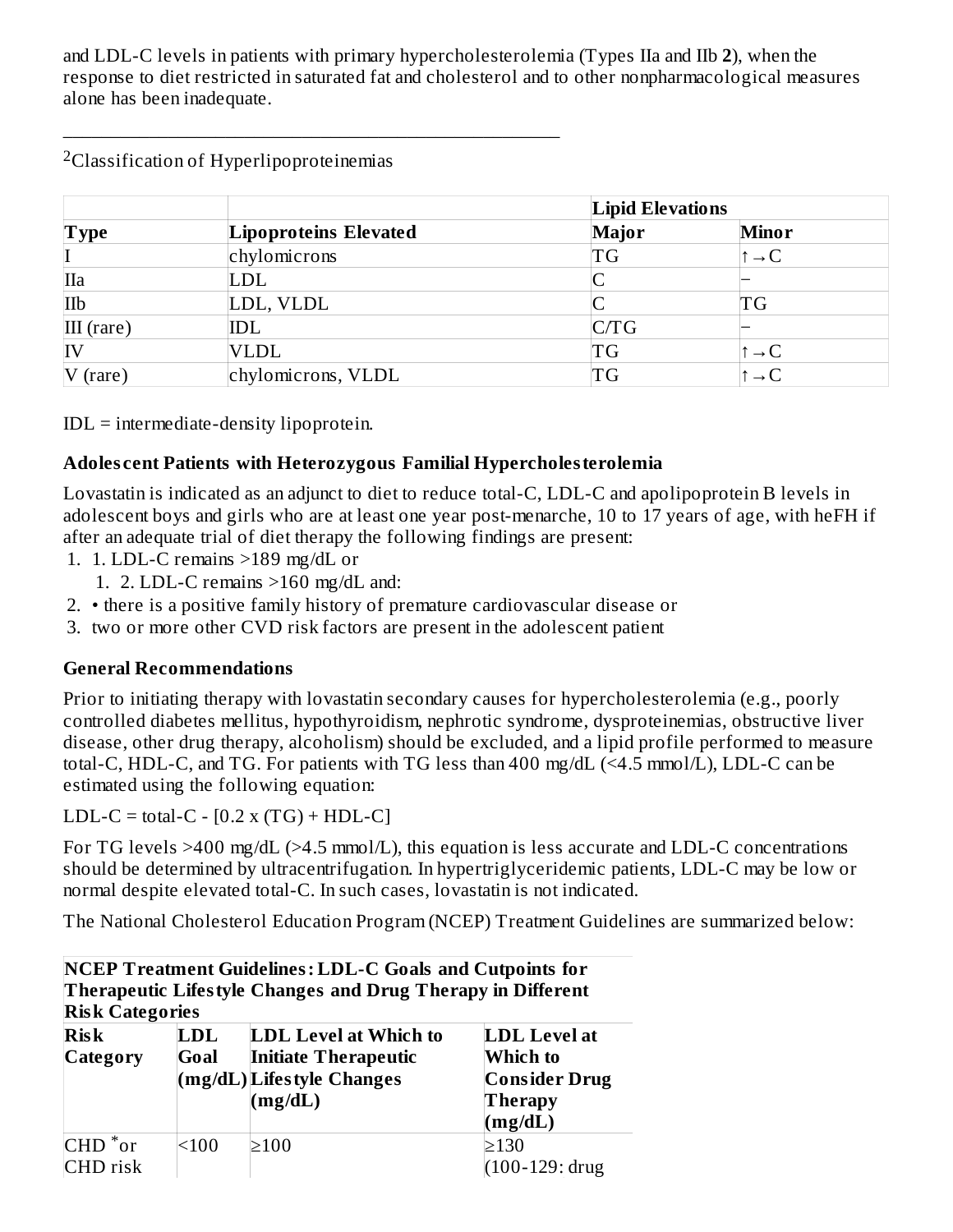| equivalents<br>$(10$ -year risk<br>$>20\%$ )            |       |            | optional) $^{\dagger}$                                                          |
|---------------------------------------------------------|-------|------------|---------------------------------------------------------------------------------|
| $2+$ Risk<br>factors<br>$(10$ -year risk<br>$\leq$ 20%) | < 130 | $\geq$ 130 | 10-year risk 10-<br>$20\%$ : $\geq$ 130<br>10-year risk<br>$<10\%$ : $\geq 160$ |
| $0-1$ Risk<br>factor $\ddagger$                         | < 160 | $\geq 160$ | $\geq$ 190<br>$(160-189; LDL-$<br>lowering drug<br>optional)                    |

\* CHD, coronary heart disease

† Some authorities recommend use of LDL-lowering drugs in this category if an LDL-C level of <100 mg/dL cannot be achieved by therapeutic lifestyle changes. Others prefer use of drugs that primarily modify triglycerides and HDL-C, e.g., nicotinic acid or fibrate. Clinical judgment also may call for deferring drug therapy in this subcategory.

‡ Almost all people with 0-1 risk factor have a 10-year risk <10%; thus, 10 year risk assessment in people with 0-1 risk factor is not necessary.

After the LDL-C goal has been achieved, if the TG is still >200 mg/dL, non HDL-C (total-C minus HDL-C) becomes a secondary target of therapy. Non-HDL-C goals are set 30 mg/dL higher than LDL-C goals for each risk category.

At the time of hospitalization for an acute coronary event, consideration can be given to initiating drug therapy at discharge if the LDL-C is >130 mg/dL (see NCEP Guidelines above).

Since the goal of treatment is to lower LDL-C, the NCEP recommends that LDL-C levels be used to initiate and assess treatment response. Only if LDL-C levels are not available, should the total-C be used to monitor therapy.

Although lovastatin may be useful to reduce elevated LDL-C levels in patients with combined hypercholesterolemia and hypertriglyceridemia where hypercholesterolemia is the major abnormality  $(T$ ype IIb hyperlipoproteinemia), it has not been studied in conditions where the major abnormality is elevation of chylomicrons, VLDL or IDL (i.e., hyperlipoproteinemia types I, III, IV, or V). <sup>2</sup>

 $2$  Classification of Hyperlipoproteinemias

The NCEP classification of cholesterol levels in pediatric patients with a familial history of hypercholesterolemia or premature cardiovascular disease is summarized below:

| Category   | <b>Total-C</b><br>(mg/dL) | $LDL-C (mg/dL)$ |
|------------|---------------------------|-----------------|
| Acceptable | < 170                     | <110            |
| Borderline | 170 to 199                | 110 to 129      |
| High       | >200                      | >130            |

Children treated with lovastatin in adolescence should be re-evaluated in adulthood and appropriate changes made to their cholesterol-lowering regimen to achieve adult goals for LDL-C.

## **CONTRAINDICATIONS**

Hypersensitivity to any component of this medication.

Active liver disease or unexplained persistent elevations of serum transaminases (see **WARNINGS**).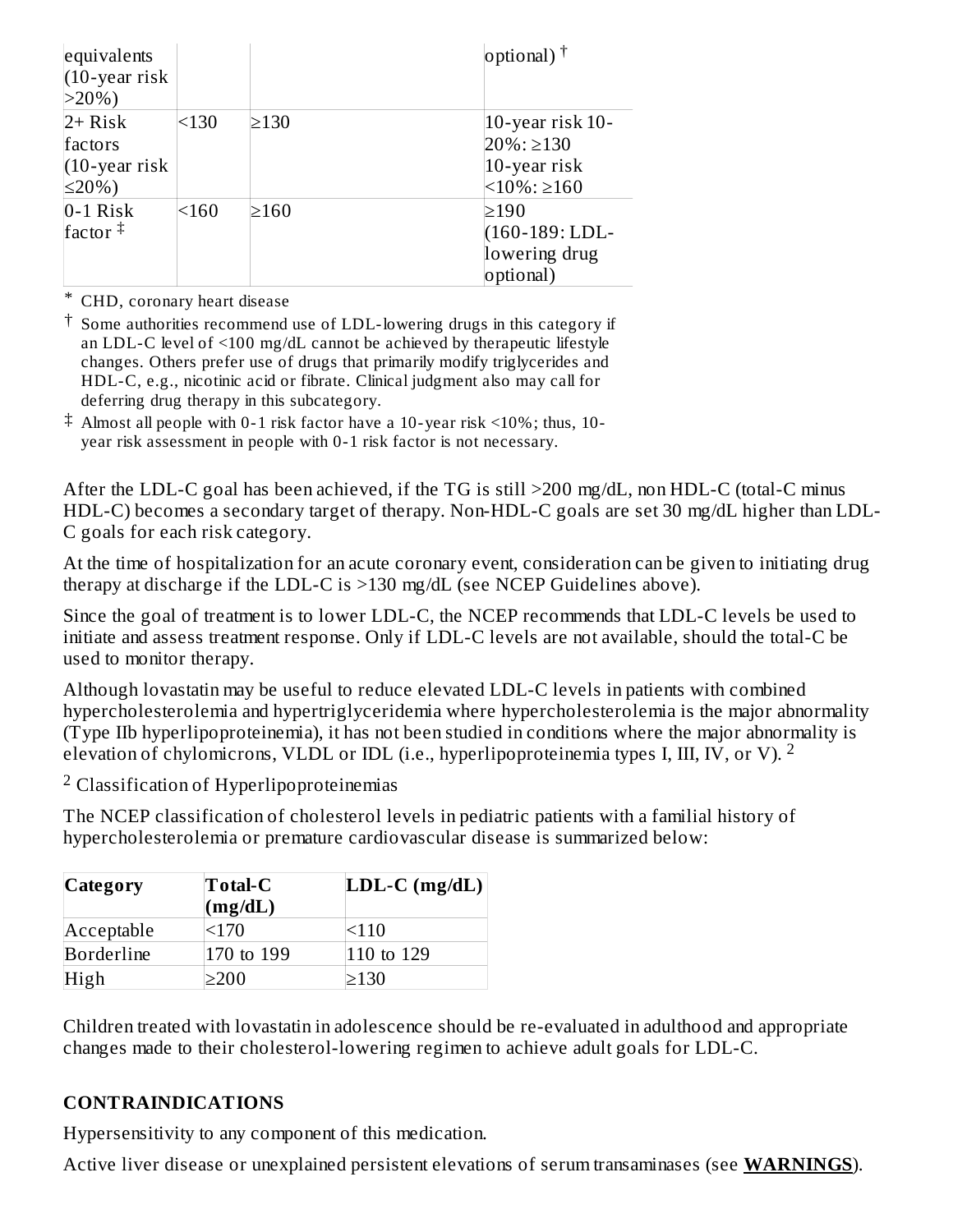Concomitant administration with strong CYP3A4 inhibitors (e.g., itraconazole, ketoconazole, posaconazole, voriconazole, HIV protease inhibitors, boceprevir, telaprevir, erythromycin, clarithromycin, telithromycin, nefazodone, and cobicistat-containing products) (see **WARNINGS**, **Myopathy/Rhabdomyolysis**).

#### **Pregnancy and Lactation**

# (See **PRECAUTIONS, Pregnancy** and **Nursing Mothers**).

Atherosclerosis is a chronic process and the discontinuation of lipid-lowering drugs during pregnancy should have little impact on the outcome of long-term therapy of primary hypercholesterolemia. Moreover, cholesterol and other products of the cholesterol biosynthesis pathway are essential components for fetal development, including synthesis of steroids and cell membranes. Because of the ability of inhibitors of HMG-CoA reductase such as lovastatin to decrease the synthesis of cholesterol and possibly other products of the cholesterol biosynthesis pathway, lovastatin is contraindicated during pregnancy and in nursing mothers. **Lovastatin should be administered to women of childbearing age only when such patients are highly unlikely to conceive.** If the patient becomes pregnant while taking this drug, lovastatin should be discontinued immediately and the patient should be apprised of the potential hazard to the fetus (see **PRECAUTIONS, Pregnancy**).

## **WARNINGS**

## **Myopathy/Rhabdomyolysis**

Lovastatin, like other inhibitors of HMG-CoA reductase, occasionally causes myopathy manifested as muscle pain, tenderness or weakness with creatine kinase (CK) above ten times the upper limit of normal (ULN). Myopathy sometimes takes the form of rhabdomyolysis with or without acute renal failure secondary to myoglobinuria, and rare fatalities have occurred. The risk of myopathy is increased by high levels of HMG-CoA reductase inhibitory activity in plasma.

**The risk of myopathy/ rhabdomyolysis is dos e related.** In a clinical study [EXCEL] in which patients were carefully monitored and some interacting drugs were excluded, there was one case of myopathy among 4,933 patients randomized to lovastatin 20 mg to 40 mg daily for 48 weeks, and 4 among 1,649 patients randomized to 80 mg daily.

There have been rare reports of immune-mediated necrotizing myopathy (IMNM), an autoimmune myopathy, associated with statin use. IMNM is characterized by: proximal muscle weakness and elevated serum creatine kinase, which persist despite discontinuation of statin treatment; muscle biopsy showing necrotizing myopathy without significant inflammation; improvement with immunosuppressive agents.

**All patients starting therapy with lovastatin, or whos e dos e of lovastatin is being increas ed, should be advis ed of the risk of myopathy and told to report promptly any unexplained mus cle pain, tenderness or weakness particularly if accompanied by malais e or fever or if mus cle signs and symptoms persist after dis continuing lovastatin. Lovastatin therapy should be dis continued immediately if myopathy is diagnos ed or suspected.** In most cases, muscle symptoms and CK increases resolved when treatment was promptly discontinued. Periodic CK determinations may be considered in patients starting therapy with lovastatin or whose dose is being increased, but there is no assurance that such monitoring will prevent myopathy.

Many of the patients who have developed rhabdomyolysis on therapy with lovastatin have had complicated medical histories, including renal insufficiency usually as a consequence of long-standing diabetes mellitus. Such patients merit closer monitoring. Lovastatin therapy should be discontinued if markedly elevated CPK levels occur or myopathy is diagnosed or suspected. Lovastatin therapy should also be temporarily withheld in any patient experiencing an acute or serious condition predisposing to the development of renal failure secondary to rhabdomyolysis, e.g., sepsis; hypotension; major surgery;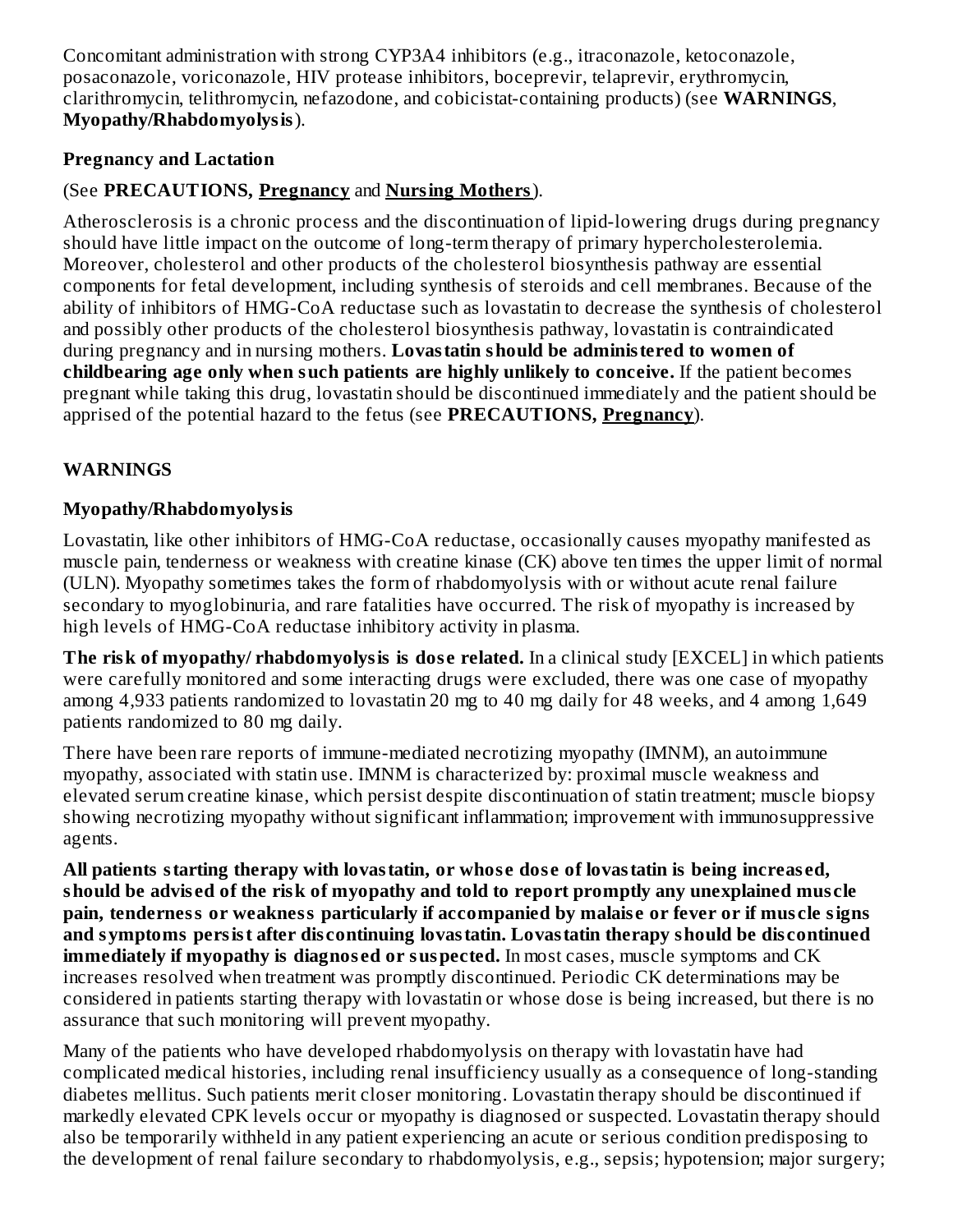trauma; severe metabolic, endocrine, or electrolyte disorders; or uncontrolled epilepsy.

#### **The risk of myopathy/rhabdomyolysis is increas ed by concomitant us e of lovastatin with the following:**

**Strong inhibitors of CYP3A4:**Lovastatin, like several other inhibitors of HMG-CoA reductase, is a substrate of cytochrome P450 3A4 (CYP3A4). Certain drugs which inhibit this metabolic pathway can raise the plasma levels of lovastatin and may increase the risk of myopathy. These include itraconazole, ketoconazole, posaconazole, voriconazole, the macrolide antibiotics erythromycin and clarithromycin, the ketolide antibiotic telithromycin, HIV protease inhibitors, boceprevir, telaprevir, the antidepressant nefazodone, or cobicistat-containing products. Combination of these drugs with lovastatin is contraindicated. If short-term treatment with strong CYP3A4 inhibitors is unavoidable, therapy with lovastatin should be suspended during the course of treatment (see **CONTRAINDICATIONS; PRECAUTIONS, Drug Interactions**).

**Gemfibrozil: The combined us e of lovastatin with gemfibrozil should be avoided.**

**Other lipid-lowering drugs (other fibrates or**  $\geq 1$  **g/day of niacin):** Caution should be used when prescribing other fibrates or lipid-lowering doses ( $\geq$ 1 g/day) of niacin with lovastatin, as these agents can cause myopathy when given alone. **The benefit of further alterations in lipid levels by the combined us e of lovastatin with other fibrates or niacin should be carefully weighed against the potential risks of thes e combinations.**

**Cyclosporine: The us e of lovastatin with cyclosporine should be avoided.**

**Danazol, diltiazem, dronedarone or verapamil with higher dos es of lovastatin: The dos e of lovastatin should not exceed 20 mg daily in patients receiving concomitant medication with danazol, diltiazem, dronedarone, or verapamil.** The benefits of the use of lovastatin in patients receiving danazol, diltiazem, dronedarone, or verapamil should be carefully weighed against the risks of these combinations.

**Amiodarone: The dos e of lovastatin should not exceed 40 mg daily in patients receiving concomitant medication with amiodarone.** The combined use of lovastatin at doses higher than 40 mg daily with amiodarone should be avoided unless the clinical benefit is likely to outweigh the increased risk of myopathy. The risk of myopathy/rhabdomyolysis is increased when amiodarone is used concomitantly with higher doses of a closely related member of the HMG-CoA reductase inhibitor class.

**Colchicine:** Cases of myopathy, including rhabdomyolysis, have been reported with lovastatin coadministered with colchicine, and caution should be exercised when prescribing lovastatin with colchicine (see **PRECAUTIONS, Drug Interactions**).

**Ranolazine:**The risk of myopathy, including rhabdomyolysis, may be increased by concomitant administration of ranolazine. Dose adjustment of lovastatin may be considered during co-administration with ranolazine.

Prescribing recommendations for interacting agents are summarized in **Table 7** (see also **CLINICAL PHARMACOLOGY, Pharmacokinetics; PRECAUTIONS, Drug Interactions; DOSAGE AND ADMINISTRATION**).

| Table 7: Drug Interactions Associated with Increased Risk of |
|--------------------------------------------------------------|
| Myopathy/Rhabdomyolysis                                      |

| <b>Interacting Agents</b> | <b>Prescribing Recommendations</b> |
|---------------------------|------------------------------------|
| Strong CYP3A4 inhibitors, | Contraindicated with lovastatin    |
| e.g.:                     |                                    |
| Ketoconazole              |                                    |
| Itraconazole              |                                    |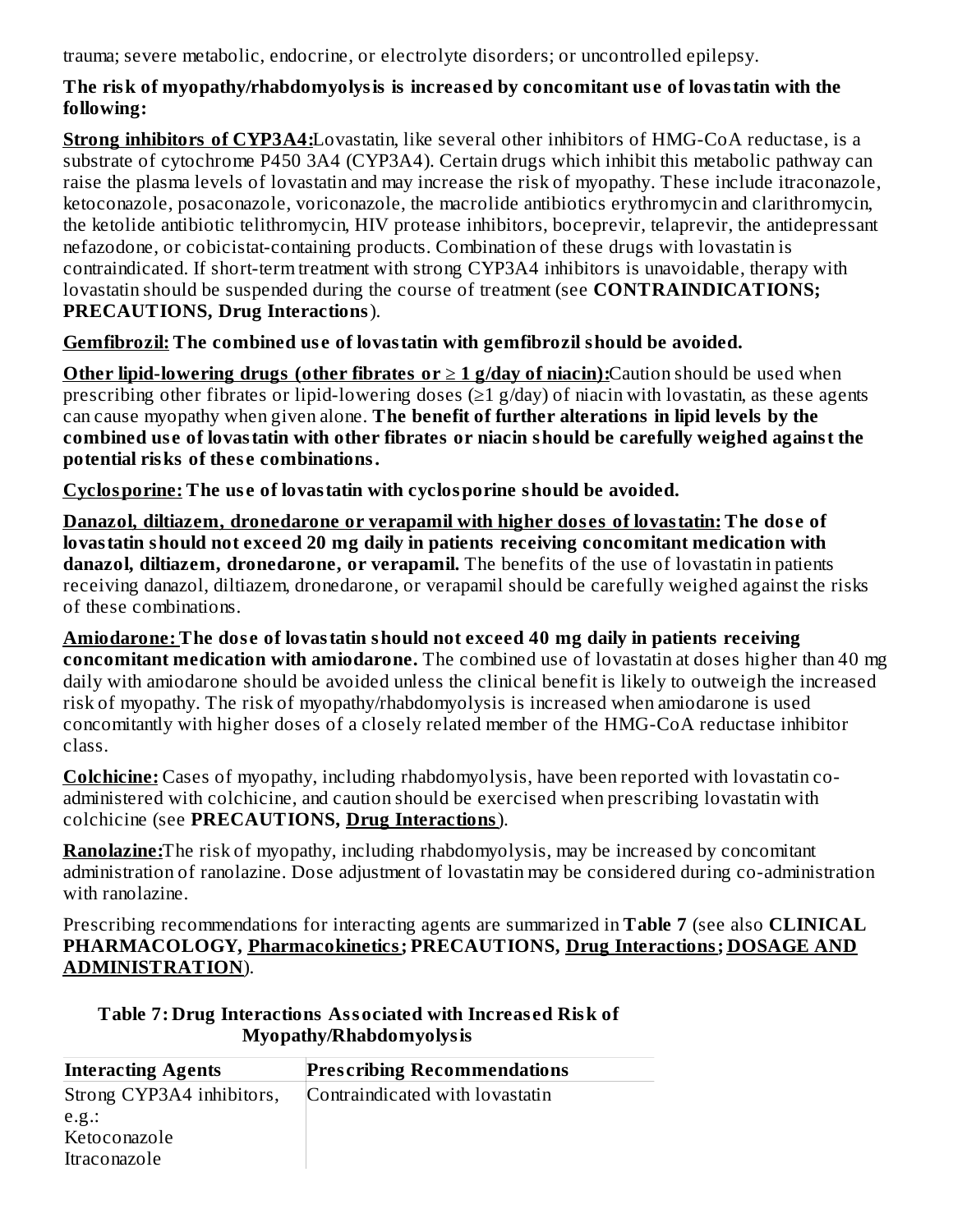| Posaconazole            |                                      |
|-------------------------|--------------------------------------|
| Voriconazole            |                                      |
| Erythromycin            |                                      |
| Clarithromycin          |                                      |
| Telithromycin           |                                      |
| HIV protease inhibitors |                                      |
| <b>Boceprevir</b>       |                                      |
| Telaprevir              |                                      |
| Nefazodone              |                                      |
| Cobicistat-containing   |                                      |
| products                |                                      |
| Gemfibrozil             | Avoid with lovastatin                |
| Cyclosporine            |                                      |
| Danazol                 | Do not exceed 20 mg lovastatin daily |
| Diltiazem               |                                      |
| Dronedarone             |                                      |
| Verapamil               |                                      |
| Amiodarone              | Do not exceed 40 mg lovastatin daily |
| Grapefruit juice        | Avoid grapefruit juice               |

#### **Liver Dysfunction**

**Persistent increas es (to more than 3 times the upper limit of normal) in s erum transaminas es occurred in 1.9% of adult patients who received lovastatin for at least one year in early clinical trials (s ee ADVERSE REACTIONS).** When the drug was interrupted or discontinued in these patients, the transaminase levels usually fell slowly to pretreatment levels. The increases usually appeared 3 to 12 months after the start of therapy with lovastatin, and were not associated with jaundice or other clinical signs or symptoms. There was no evidence of hypersensitivity. In the EXCEL study (see **CLINICAL PHARMACOLOGY, Clinical Studies**), the incidence of persistent increases in serum transaminases over 48 weeks was 0.1% for placebo, 0.1% at 20 mg/day, 0.9% at 40 mg/day, and 1.5% at 80 mg/day in patients on lovastatin. However, in post-marketing experience with lovastatin, symptomatic liver disease has been reported rarely at all dosages (see **ADVERSE REACTIONS**).

In AFCAPS/TexCAPS, the number of participants with consecutive elevations of either alanine aminotransferase (ALT) or aspartate aminotransferase (AST) (>3 times the upper limit of normal), over a median of 5.1 years of follow-up, was not significantly different between the lovastatin and placebo groups (18 [0.6%] vs. 11 [0.3%]). The starting dose of lovastatin was 20 mg/day; 50% of the lovastatin treated participants were titrated to 40 mg/day at Week 18. Of the 18 participants on lovastatin with consecutive elevations of either ALT or AST, 11 (0.7%) elevations occurred in participants taking 20 mg/day, while 7 (0.4%) elevations occurred in participants titrated to 40 mg/day. Elevated transaminases resulted in discontinuation of 6 (0.2%) participants from therapy in the lovastatin group (n=3,304) and 4  $(0.1\%)$  in the placebo group (n=3,301).

It is recommended that liver enzyme tests be obtained prior to initiating therapy with lovastatin and repeated as clinically indicated.

There have been rare post-marketing reports of fatal and non-fatal hepatic failure in patients taking statins, including lovastatin. If serious liver injury with clinical symptoms and/or hyperbilirubinemia or jaundice occurs during treatment with lovastatin, promptly interrupt therapy. If an alternate etiology is not found do not restart lovastatin.

The drug should be used with caution in patients who consume substantial quantities of alcohol and/or have a past history of liver disease. Active liver disease or unexplained transaminase elevations are contraindications to the use of lovastatin.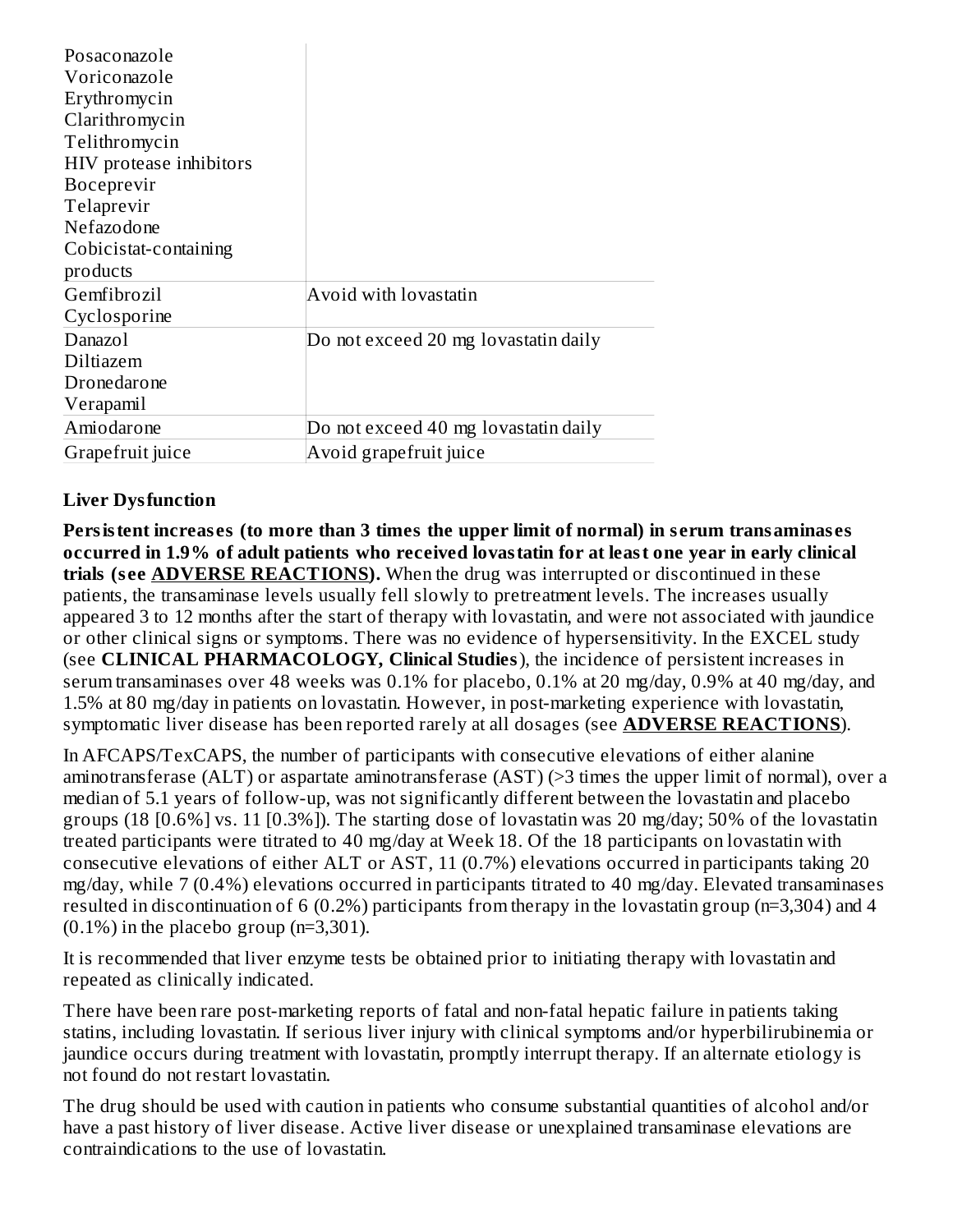Moderate (less than three times the upper limit of normal) elevations of serum transaminases have been reported following therapy with lovastatin (see **ADVERSE REACTIONS**). These changes appeared soon after initiation of therapy with lovastatin, were often transient, were not accompanied by any symptoms and interruption of treatment was not required.

#### **PRECAUTIONS**

#### **General**

Lovastatin may elevate creatine phosphokinase and transaminase levels (see **WARNINGS** and **ADVERSE REACTIONS**). This should be considered in the differential diagnosis of chest pain in a patient on therapy with lovastatin.

#### **Homozygous Familial Hypercholesterolemia**

Lovastatin is less effective in patients with the rare homozygous familial hypercholesterolemia, possibly because these patients have no functional LDL receptors. Lovastatin appears to be more likely to raise serum transaminases (see **ADVERSE REACTIONS**) in these homozygous patients.

#### **Information for Patients**

**Patients should be advis ed about substances they should not take concomitantly with lovastatin and be advis ed to report promptly unexplained mus cle pain, tenderness, or weakness particularly if accompanied by malais e or fever or if mus cle signs and symptoms persist after dis continuing lovastatin (s ee list below and WARNINGS, Myopathy/Rhabdomyolysis). Patients should also be advis ed to inform other physicians pres cribing a new medication that they are taking lovastatin.**

It is recommended that liver enzymes be checked before starting therapy, and if signs or symptoms of liver injury occur. All patients treated with lovastatin should be advised to report promptly any symptoms that may indicate liver injury, including fatigue, anorexia, right upper abdominal discomfort, dark urine or jaundice.

#### **Drug Interactions**

CYP3A4 Interactions

## **See WARNINGS, Myopathy/Rhabdomyolysis.**

**Gemfibrozil**

**Other fibrates**

**Niacin (nicotinic acid) (**> **1 g/day)**

## **Other Drug Interactions**

Cyclosporine

The risk of myopathy/rhabdomyolysis is increased by concomitant administration of cyclosporine (see **WARNINGS, Myopathy/Rhabdomyolysis**).

## *Danazol, Diltiazem, Dronedarone or Verapamil*

The risk of myopathy/rhabdomyolysis is increased by concomitant administration of danazol, diltiazem, dronedarone or verapamil particularly with higher doses of lovastatin (see **WARNINGS, Myopathy/Rhabdomyolysis; CLINICAL PHARMACOLOGY, Pharmacokinetics**).

#### Amiodarone

The risk of myopathy/rhabdomyolysis is increased when amiodarone is used concomitantly with a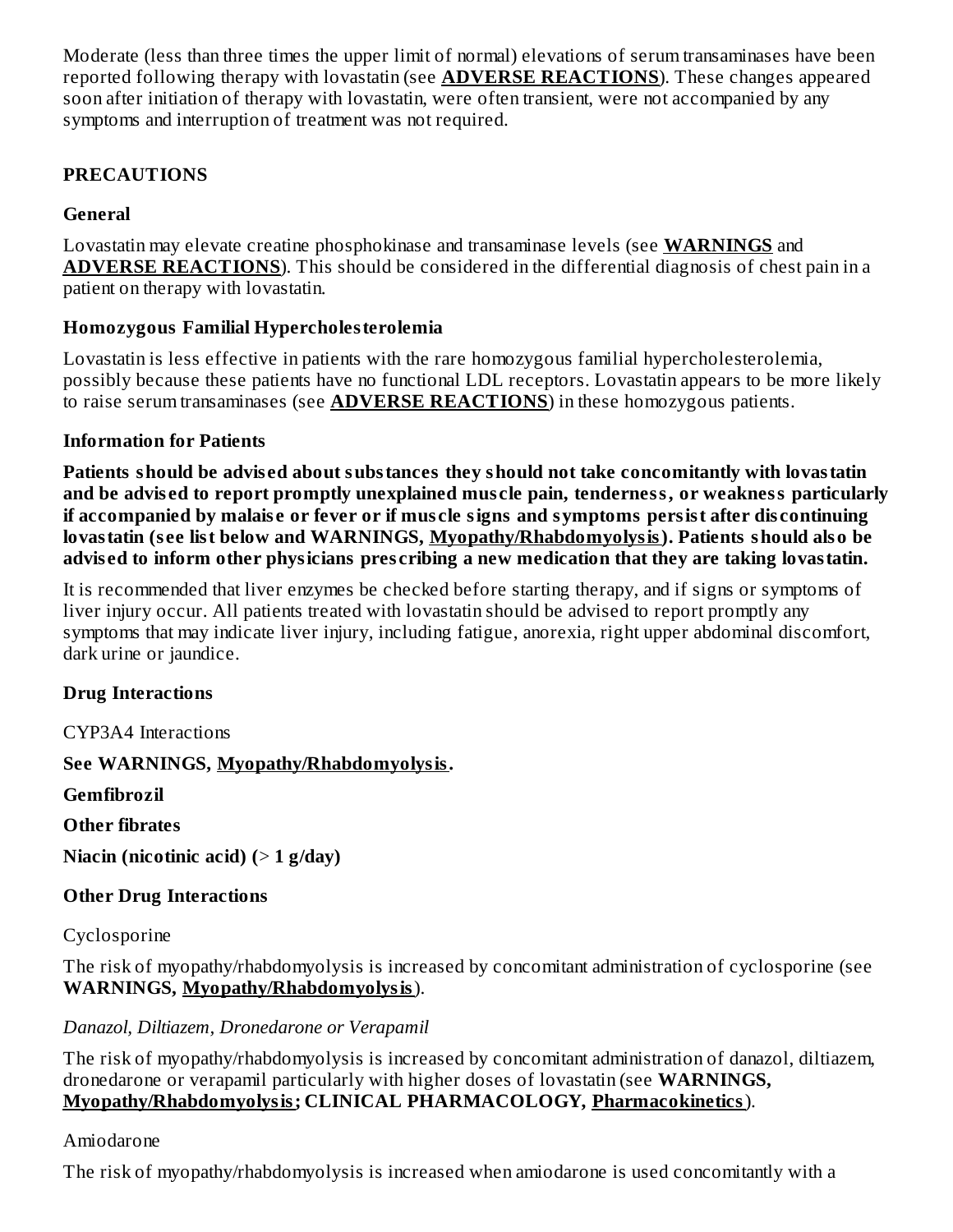#### closely related member of the HMG-CoA reductase inhibitor class (see **WARNINGS, Myopathy/Rhabdomyolysis**).

#### Coumarin Anticoagulants

In a small clinical trial in which lovastatin was administered to warfarin treated patients, no effect on prothrombin time was detected. However, another HMG-CoA reductase inhibitor has been found to produce a less than two-second increase in prothrombin time in healthy volunteers receiving low doses of warfarin. Also, bleeding and/or increased prothrombin time have been reported in a few patients taking coumarin anticoagulants concomitantly with lovastatin. It is recommended that in patients taking anticoagulants, prothrombin time be determined before starting lovastatin and frequently enough during early therapy to insure that no significant alteration of prothrombin time occurs. Once a stable prothrombin time has been documented, prothrombin times can be monitored at the intervals usually recommended for patients on coumarin anticoagulants. If the dose of lovastatin is changed, the same procedure should be repeated. Lovastatin therapy has not been associated with bleeding or with changes in prothrombin time in patients not taking anticoagulants.

#### *Colchicine*

Cases of myopathy, including rhabdomyolysis, have been reported with lovastatin co-administered with colchicine (see **WARNINGS, Myopathy/Rhabdomyolysis**).

#### *Ranolazine*

The risk of myopathy, including rhabdomyolysis, may be increased by concomitant administration of ranolazine (see **WARNINGS, Myopathy/Rhabdomyolysis**).

#### Propranolol

In normal volunteers, there was no clinically significant pharmacokinetic or pharmacodynamic interaction with concomitant administration of single doses of lovastatin and propranolol.

## Digoxin

In patients with hypercholesterolemia, concomitant administration of lovastatin and digoxin resulted in no effect on digoxin plasma concentrations.

## Oral Hypoglycemic Agents

In pharmacokinetic studies of lovastatin in hypercholesterolemic non-insulin dependent diabetic patients, there was no drug interaction with glipizide or with chlorpropamide (see **CLINICAL PHARMACOLOGY, Clinical Studies**).

#### **Endocrine Function**

Increases in HbA1c and fasting serum glucose levels have been reported with HMG-CoA reductase inhibitors, including lovastatin.

HMG-CoA reductase inhibitors interfere with cholesterol synthesis and as such might theoretically blunt adrenal and/or gonadal steroid production. Results of clinical trials with drugs in this class have been inconsistent with regard to drug effects on basal and reserve steroid levels. However, clinical studies have shown that lovastatin does not reduce basal plasma cortisol concentration or impair adrenal reserve, and does not reduce basal plasma testosterone concentration. Another HMG-CoA reductase inhibitor has been shown to reduce the plasma testosterone response to HCG. In the same study, the mean testosterone response to HCG was slightly but not significantly reduced after treatment with lovastatin 40 mg daily for 16 weeks in 21 men. The effects of HMG-CoA reductase inhibitors on male fertility have not been studied in adequate numbers of male patients. The effects, if any, on the pituitarygonadal axis in pre-menopausal women are unknown. Patients treated with lovastatin who develop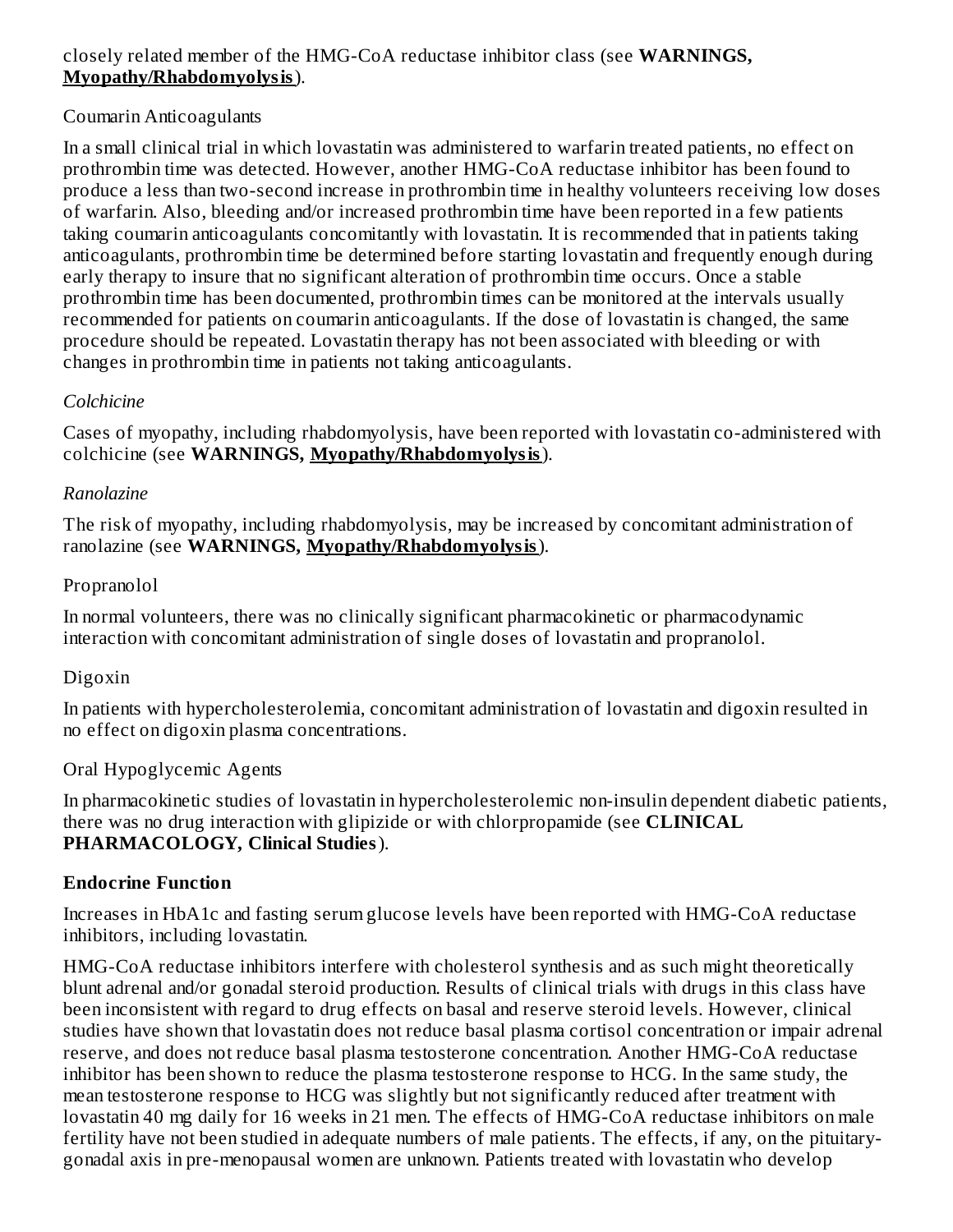clinical evidence of endocrine dysfunction should be evaluated appropriately. Caution should also be exercised if an HMG-CoA reductase inhibitor or other agent used to lower cholesterol levels is administered to patients also receiving other drugs (e.g., spironolactone, cimetidine) that may decrease the levels or activity of endogenous steroid hormones.

# **CNS Toxicity**

Lovastatin produced optic nerve degeneration (Wallerian degeneration of retinogeniculate fibers) in clinically normal dogs in a dose-dependent fashion starting at 60 mg/kg/day, a dose that produced mean plasma drug levels about 30 times higher than the mean drug level in humans taking the highest recommended dose (as measured by total enzyme inhibitory activity). Vestibulocochlear Wallerian-like degeneration and retinal ganglion cell chromatolysis were also seen in dogs treated for 14 weeks at 180 mg/kg/day, a dose which resulted in a mean plasma drug level (C  $_{\rm max}$ ) similar to that seen with the 60 mg/kg/day dose.

CNS vascular lesions, characterized by perivascular hemorrhage and edema, mononuclear cell infiltration of perivascular spaces, perivascular fibrin deposits and necrosis of small vessels, were seen in dogs treated with lovastatin at a dose of 180 mg/kg/day, a dose which produced plasma drug levels (C  $_{\rm max}$ ) which were about 30 times higher than the mean values in humans taking 80 mg/day. Similar optic nerve and CNS vascular lesions have been observed with other drugs of this class.

Cataracts were seen in dogs treated for 11 and 28 weeks at 180 mg/kg/day and 1 year at 60 mg/kg/day.

# **Carcinogenesis, Mutagenesis, Impairment of Fertility**

In a 21-month carcinogenic study in mice, there was a statistically significant increase in the incidence of hepatocellular carcinomas and adenomas in both males and females at 500 mg/kg/day. This dose produced a total plasma drug exposure 3 to 4 times that of humans given the highest recommended dose of lovastatin (drug exposure was measured as total HMG-CoA reductase inhibitory activity in extracted plasma). Tumor increases were not seen at 20 mg/kg/day and 100 mg/kg/day, doses that produced drug exposures of 0.3 to 2 times that of humans at the 80 mg/day dose. A statistically significant increase in pulmonary adenomas was seen in female mice at approximately 4 times the human drug exposure. (Although mice were given 300 times the human dose [HD] on a mg/kg body weight basis, plasma levels of total inhibitory activity were only 4 times higher in mice than in humans given 80 mg of lovastatin.)

There was an increase in incidence of papilloma in the non-glandular mucosa of the stomach of mice beginning at exposures of 1 to 2 times that of humans. The glandular mucosa was not affected. The human stomach contains only glandular mucosa.

In a 24-month carcinogenicity study in rats, there was a positive dose response relationship for hepatocellular carcinogenicity in males at drug exposures between 2 to 7 times that of human exposure at 80 mg/day (doses in rats were 5 mg/kg/day, 30 mg/kg/day and 180 mg/kg/day).

An increased incidence of thyroid neoplasms in rats appears to be a response that has been seen with other HMG-CoA reductase inhibitors.

A chemically similar drug in this class was administered to mice for 72 weeks at 25 mg/kg, 100 mg/kg, and 400 mg/kg body weight, which resulted in mean serum drug levels approximately 3, 15, and 33 times higher than the mean human serum drug concentration (as total inhibitory activity) after a 40 mg oral dose. Liver carcinomas were significantly increased in high dose females and mid- and high dose males, with a maximum incidence of 90 percent in males. The incidence of adenomas of the liver was significantly increased in mid- and high dose females. Drug treatment also significantly increased the incidence of lung adenomas in mid- and high dose males and females. Adenomas of the Harderian gland (a gland of the eye of rodents) were significantly higher in high dose mice than in controls.

No evidence of mutagenicity was observed in a microbial mutagen test using mutant strains of *Salmonella typhimurium* with or without rat or mouse liver metabolic activation. In addition, no evidence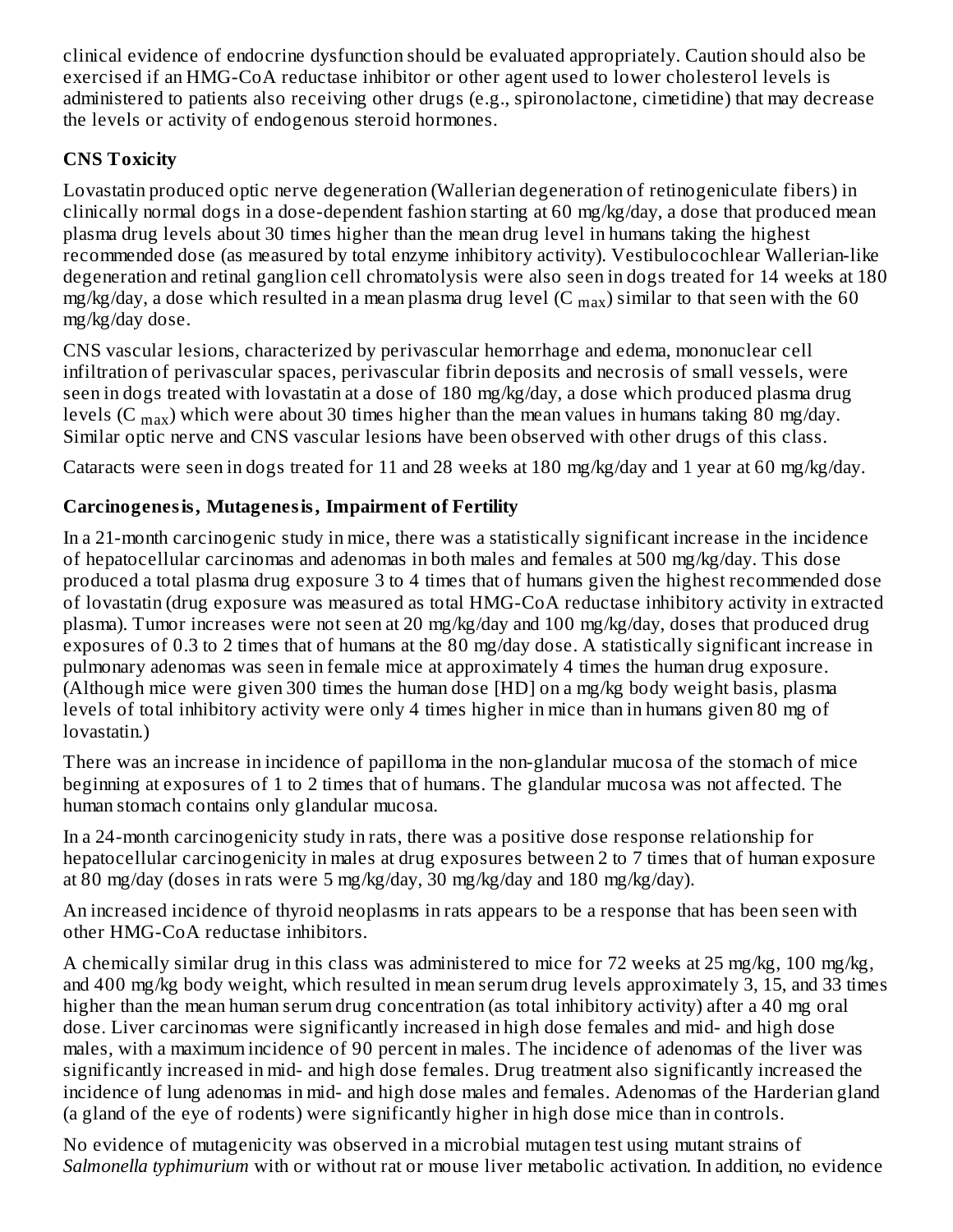of damage to genetic material was noted in an *in vitro* alkaline elution assay using rat or mouse hepatocytes, a V-79 mammalian cell forward mutation study, an *in vitro* chromosome aberration study in CHO cells, or an *in vivo* chromosomal aberration assay in mouse bone marrow.

Drug-related testicular atrophy, decreased spermatogenesis, spermatocytic degeneration and giant cell formation were seen in dogs starting at 20 mg/kg/day. Similar findings were seen with another drug in this class. No drug-related effects on fertility were found in studies with lovastatin in rats. However, in studies with a similar drug in this class, there was decreased fertility in male rats treated for 34 weeks at 25 mg/kg body weight, although this effect was not observed in a subsequent fertility study when this same dose was administered for 11 weeks (the entire cycle of spermatogenesis, including epididymal maturation). In rats treated with this same reductase inhibitor at 180 mg/kg/day, seminiferous tubule degeneration (necrosis and loss of spermatogenic epithelium) was observed. No microscopic changes were observed in the testes from rats of either study. The clinical significance of these findings is unclear.

#### **Pregnancy**

Pregnancy Category X

# See **CONTRAINDICATIONS**.

Safety in pregnant women has not been established.

Lovastatin has been shown to produce skeletal malformations in offspring of pregnant mice and rats dosed during gestation at 80 mg/kg/day (affected mouse fetuses/total: 8/307 compared to 4/289 in the control group; affected rat fetuses/total: 6/324 compared to 2/308 in the control group). Female rats dosed before mating through gestation at 80 mg/kg/day also had fetuses with skeletal malformations (affected fetuses/total: 1/152 compared to 0/171 in the control group). The 80 mg/kg/day dose in mice is 7 times the human dose based on body surface area and in rats results in 5 times the human exposure based on AUC. In pregnant rats given doses of 2 mg/kg/day, 20 mg/kg/day or 200 mg/kg/day and treated through lactation, the following effects were observed: neonatal mortality (4.1%, 3.5% and 46%, respectively, compared to 0.6% in the control group), decreased pup body weights throughout lactation (up to 5%, 8% and 38%, respectively, below control), supernumerary ribs in dead pups (affected fetuses/total: 0/7, 1/17, and 11/79, respectively, compared to 0/5 in the control group), delays in ossification in dead pups (affected fetuses/total: 0/7, 0/17, and 1/79, respectively, compared to 0/5 in the control group) and delays in pup development (delays in the appearance of an auditory startle response at 200 mg/kg/day and free-fall righting reflexes at 20 mg/kg/day and 200 mg/kg/day).

Direct dosing of neonatal rats by subcutaneous injection with 10 mg/kg/day of the open hydroxyacid form of lovastatin resulted in delayed passive avoidance learning in female rats (mean of 8.3 trials to criterion, compared to 7.3 and 6.4 in untreated and vehicle-treated controls; no effects on retention 1 week later) at exposures 4 times the human systemic exposure at 80 mg/day based on AUC. No effect was seen in male rats. No evidence of malformations was observed when pregnant rabbits were given 5 mg/kg/day (doses equivalent to a human dose of 80 mg/day based on body surface area) or a maternally toxic dose of 15 mg/kg/day (3 times the human dose of 80 mg/day based on body surface area).

Rare clinical reports of congenital anomalies following intrauterine exposure to HMG-CoA reductase inhibitors have been received. However, in an analysis  $^3$  of greater than 200 prospectively followed pregnancies exposed during the first trimester to lovastatin or another closely related HMG-CoA reductase inhibitor, the incidence of congenital anomalies was comparable to that seen in the general population. This number of pregnancies was sufficient to exclude a 3-fold or greater increase in congenital anomalies over the background incidence.

Maternal treatment with lovastatin may reduce the fetal levels of mevalonate, which is a precursor of cholesterol biosynthesis. Atherosclerosis is a chronic process, and ordinarily discontinuation of lipidlowering drugs during pregnancy should have little impact on the long-term risk associated with primary hypercholesterolemia. For these reasons, lovastatin should not be used in women who are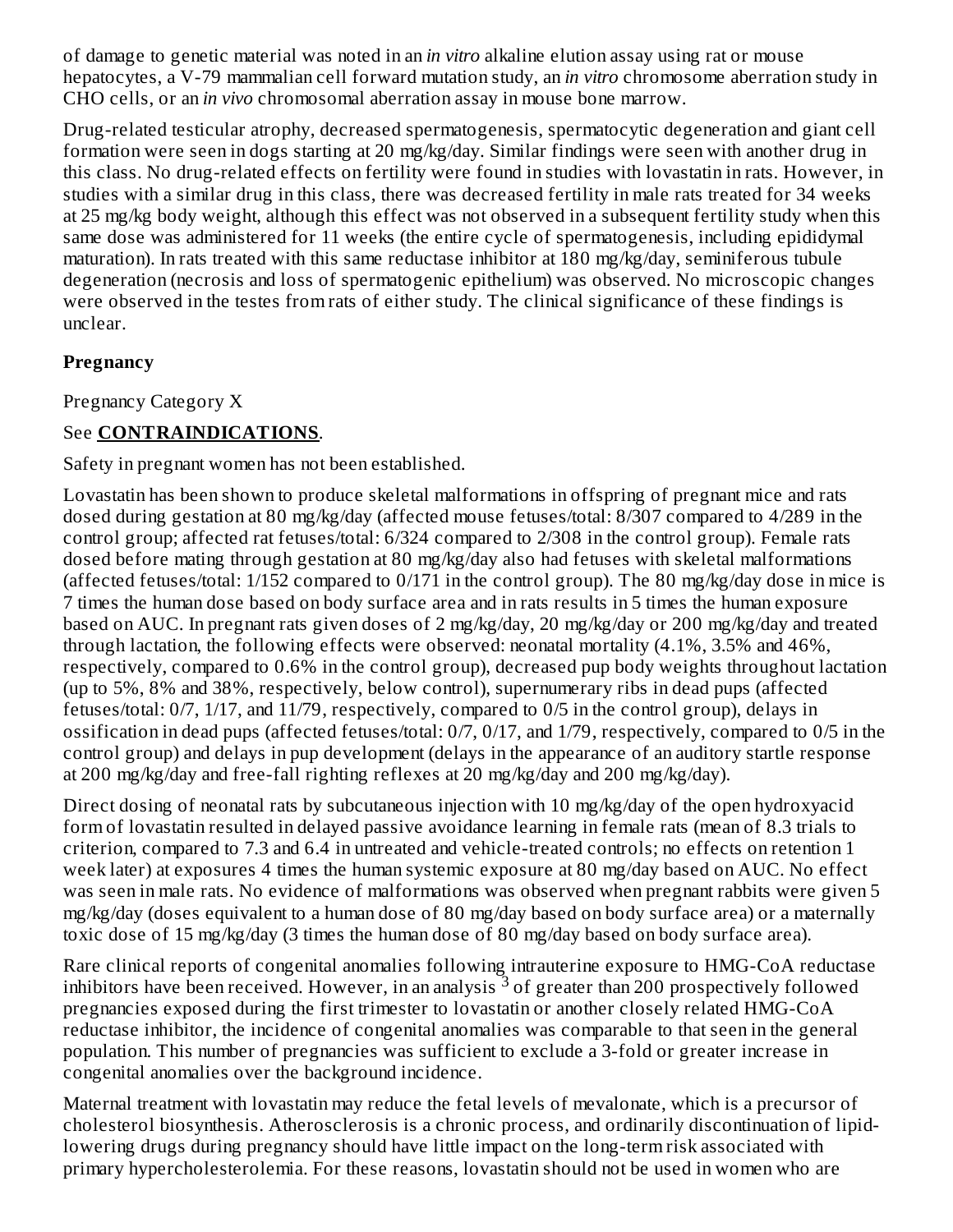pregnant, or can become pregnant (see **CONTRAINDICATIONS**). Lovastatin should be administered to women of child-bearing potential only when such patients are highly unlikely to conceive and have been informed of the potential hazards. Treatment should be immediately discontinued as soon as pregnancy is recognized.

# **Nursing Mothers**

It is not known whether lovastatin is excreted in human milk. Because a small amount of another drug in this class is excreted in human breast milk and because of the potential for serious adverse reactions in nursing infants, women taking lovastatin should not nurse their infants (see **CONTRAINDICATIONS**).

# **Pediatric Us e**

Safety and effectiveness in patients 10 to 17 years of age with heFH have been evaluated in controlled clinical trials of 48 weeks duration in adolescent boys and controlled clinical trials of 24 weeks duration in girls who were at least 1 year post-menarche. Patients treated with lovastatin had an adverse experience profile generally similar to that of patients treated with placebo. **Dos es greater than 40 mg have not been studied in this population**. In these limited controlled studies, there was no detectable effect on growth or sexual maturation in the adolescent boys or on menstrual cycle length in girls. See **CLINICAL PHARMACOLOGY, Clinical Studies in Adoles cent Patients**; **ADVERSE REACTIONS, Adoles cent Patients (ages 10 to 17 years)**and **DOSAGE AND ADMINISTRATION, Adoles cent Patients (10 to 17 years of age) with Heterozygous Familial Hypercholesterolemia**. Adolescent females should be counseled on appropriate contraceptive methods while on lovastatin therapy (see **CONTRAINDICATIONS**and **PRECAUTIONS, Pregnancy**). **Lovastatin has not been studied in pre-pubertal patients or patients younger than 10 years of age.**

# **Geriatric Us e**

A pharmacokinetic study with lovastatin showed the mean plasma level of HMG-CoA reductase inhibitory activity to be approximately 45% higher in elderly patients between 70 to 78 years of age compared with patients between 18 to 30 years of age; however, clinical study experience in the elderly indicates that dosage adjustment based on this age-related pharmacokinetic difference is not needed. In the two large clinical studies conducted with lovastatin (EXCEL and AFCAPS/TexCAPS), 21% (3,094/14,850) of patients were >65 years of age. Lipid-lowering efficacy with lovastatin was at least as great in elderly patients compared with younger patients, and there were no overall differences in safety over the 20 mg/day to 80 mg/day dosage range (see **CLINICAL PHARMACOLOGY**). Because advanced age (≥65 years) is a predisposing factor for myopathy, including rhabdomyolysis, lovastatin should be prescribed with caution in the elderly.

 $3$  Manson, J.M., Freyssinges, C., Ducrocq, M.B., Stephenson, W.P., Postmarketing Surveillance of Lovastatin and Simvastatin Exposure During Pregnancy. *Reproductive Toxicology*. 10(6):439-446. 1996.

# **ADVERSE REACTIONS**

# **Phas e III Clinical Studies**

In Phase III controlled clinical studies involving 613 patients treated with lovastatin, the adverse experience profile was similar to that shown below for the 8,245-patient EXCEL study (see **Expanded Clinical Evaluation of Lovastatin [EXCEL] Study**).

Persistent increases of serum transaminases have been noted (see **WARNINGS, Liver Dysfunction**). About 11% of patients had elevations of CK levels of at least twice the normal value on one or more occasions. The corresponding values for the control agent cholestyramine was 9 percent. This was attributable to the noncardiac fraction of CK. Large increases in CK have sometimes been reported (see **WARNINGS, Myopathy/Rhabdomyolysis**).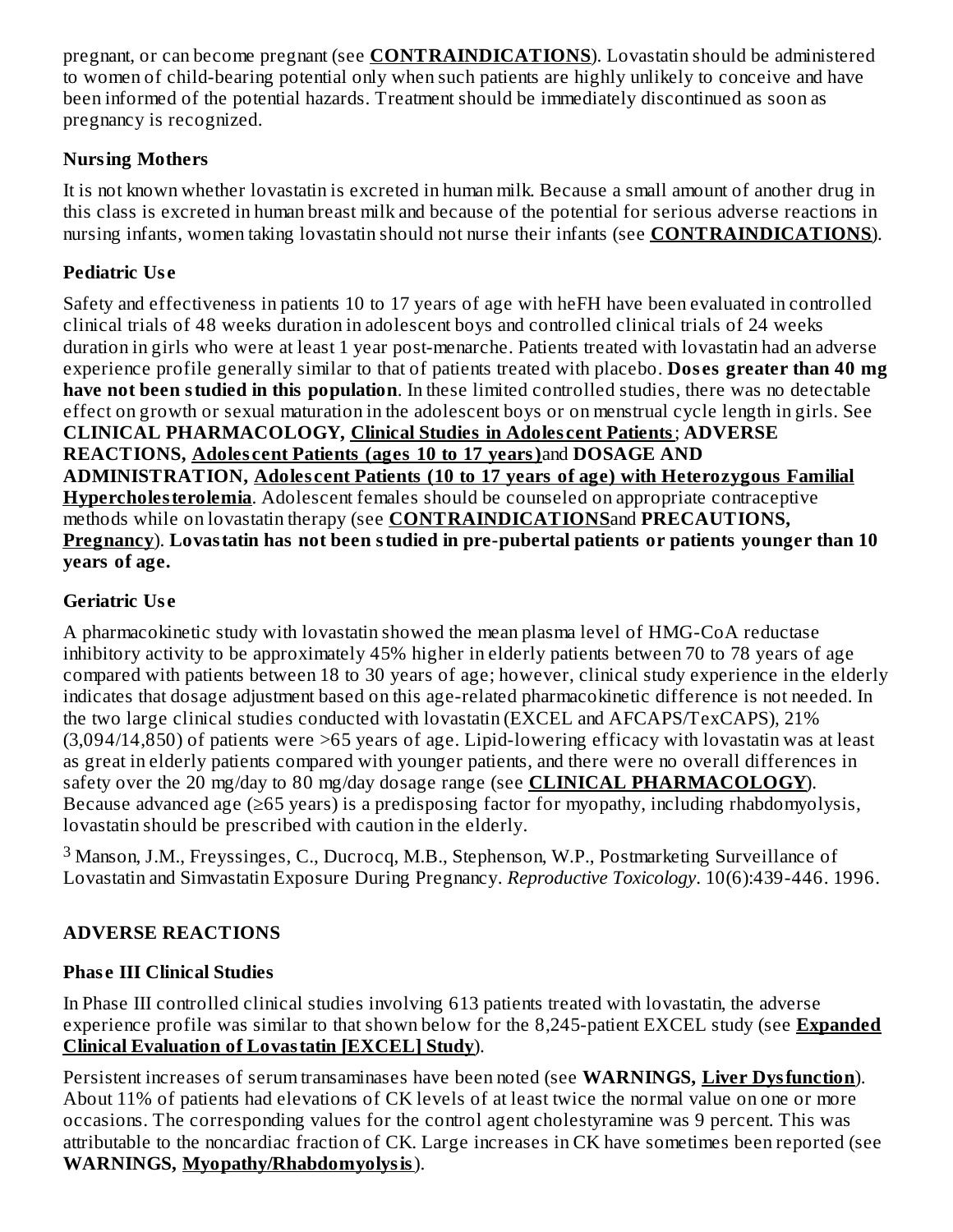#### **Expanded Clinical Evaluation of Lovastatin [EXCEL] Study**

Lovastatin was compared to placebo in 8,245 patients with hypercholesterolemia (total-C 240 mg/dL to 300 mg/dL [6.2 mmol/L to 7.8 mmol/L]) in the randomized, double-blind, parallel, 48-week EXCEL study. Clinical adverse experiences reported as possibly, probably or definitely drug-related in >1% in any treatment group are shown in the table below. For no event was the incidence on drug and placebo statistically different.

|                           | Placebo            |        |                                           |                 | Lovas tatin Lovas tatin Lovas tatin Lovas tatin |
|---------------------------|--------------------|--------|-------------------------------------------|-----------------|-------------------------------------------------|
|                           | $(N=1,663)$  20 mg |        | $40$ mg                                   | $20 \text{ mg}$ | 40 mg                                           |
|                           | $\%$               | q.p.m. | q.p.m.                                    | b.i.d.          | b.i.d.                                          |
|                           |                    |        | $(N=1,642)$ (N=1,645) (N=1,646) (N=1,649) |                 |                                                 |
|                           |                    | $\%$   | $\%$                                      | $\%$            | $\%$                                            |
| <b>Body As a</b>          |                    |        |                                           |                 |                                                 |
| Whole                     |                    |        |                                           |                 |                                                 |
| Asthenia                  | 1.4                | 1.7    | 1.4                                       | 1.5             | 1.2                                             |
| <b>Gas trointes tinal</b> |                    |        |                                           |                 |                                                 |
| Abdominal pain            | 1.6                | 2.0    | 2.0                                       | 2.2             | 2.5                                             |
| Constipation              | 1.9                | 2.0    | 3.2                                       | 3.2             | 3.5                                             |
| Diarrhea                  | 2.3                | 2.6    | 2.4                                       | 2.2             | 2.6                                             |
| Dyspepsia                 | 1.9                | 1.3    | 1.3                                       | 1.0             | 1.6                                             |
| Flatulence                | 4.2                | 3.7    | $ 4.3\rangle$                             | 3.9             | 4.5                                             |
| Nausea                    | 2.5                | 1.9    | 2.5                                       | 2.2             | 2.2                                             |
| Mus culos keletal         |                    |        |                                           |                 |                                                 |
| Muscle cramps             | 0.5                | 0.6    | 0.8                                       | 1.1             | 1.0                                             |
| Myalgia                   | 1.7                | 2.6    | 1.8                                       | 2.2             | 3.0                                             |
| Nervous                   |                    |        |                                           |                 |                                                 |
| System/                   |                    |        |                                           |                 |                                                 |
| <b>Psychiatric</b>        |                    |        |                                           |                 |                                                 |
| <b>Dizziness</b>          | 0.7                | 0.7    | 1.2                                       | 0.5             | 0.5                                             |
| Headache                  | 2.7                | 2.6    | 2.8                                       | 2.1             | 3.2                                             |
| <b>Skin</b>               |                    |        |                                           |                 |                                                 |
| Rash                      | 0.7                | 0.8    | 1.0                                       | 1.2             | 1.3                                             |
| <b>Special Senses</b>     |                    |        |                                           |                 |                                                 |
| <b>Blurred</b> vision     | 0.8                | 1.1    | 0.9                                       | 0.9             | 1.2                                             |

Other clinical adverse experiences reported as possibly, probably or definitely drug-related in 0.5 percent to 1.0 percent of patients in any drug-treated group are listed below. In all these cases the incidence on drug and placebo was not statistically different.

*Body as a Whole:* chest pain;

*Gastrointestinal:* acid regurgitation, dry mouth, vomiting;

*Musculoskeletal:* leg pain, shoulder pain, arthralgia;

*Nervous System/ Psychiatric:* insomnia, paresthesia;

*Skin:* alopecia, pruritus;

*Special Senses:* eye irritation.

*Respiratory:* interstitial lung disease.

In the EXCEL study (see **CLINICAL PHARMACOLOGY, Clinical Studies in Adults**), 4.6% of the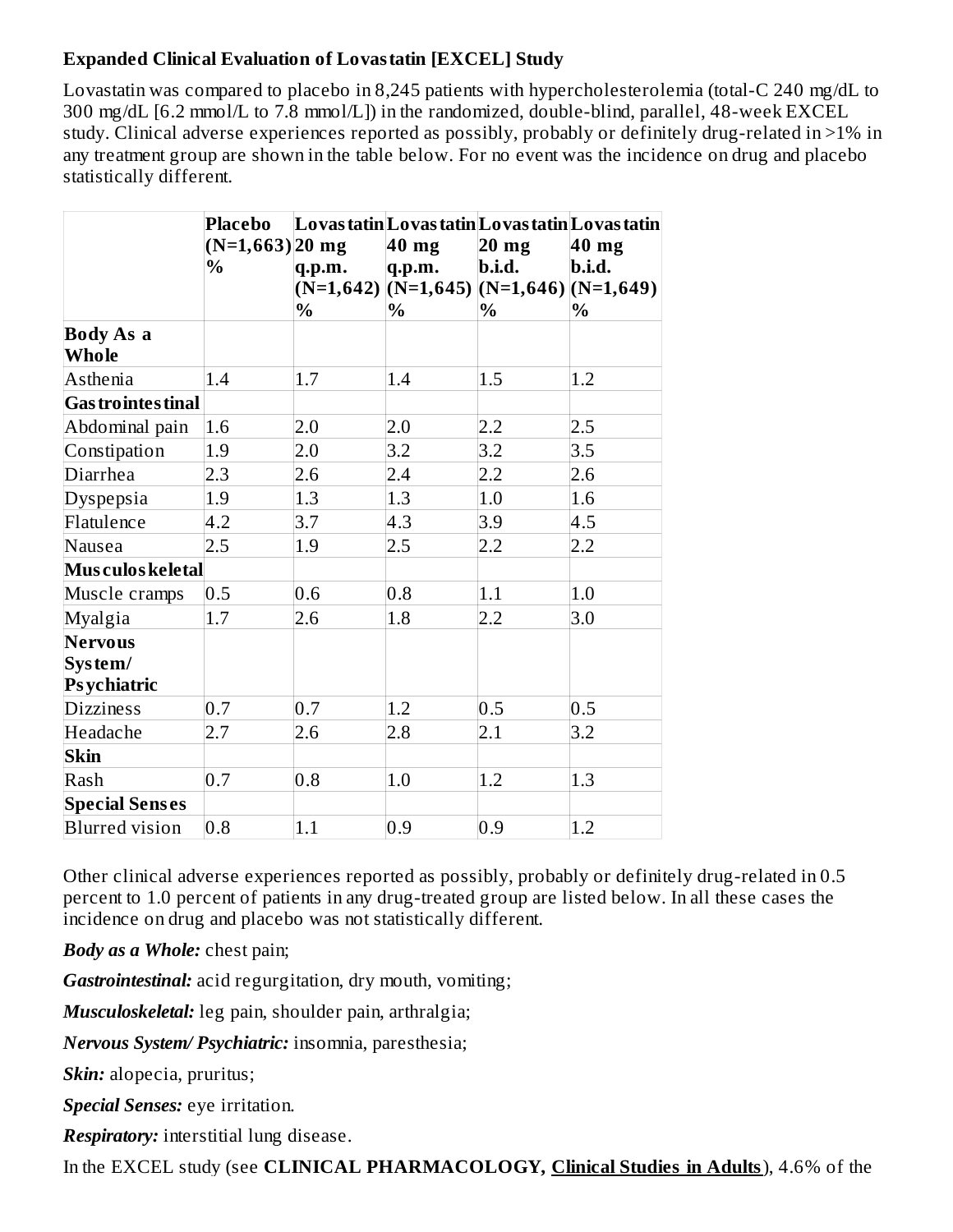patients treated up to 48 weeks were discontinued due to clinical or laboratory adverse experiences which were rated by the investigator as possibly, probably or definitely related to therapy with lovastatin. The value for the placebo group was 2.5%.

## **Air Force/Texas Coronary Atheros clerosis Prevention Study (AFCAPS/TexCAPS)**

In AFCAPS/TexCAPS (see **CLINICAL PHARMACOLOGY, Clinical Studies in Adults**) involving 6,605 participants treated with 20 mg/day to 40 mg/day of lovastatin (n=3,304) or placebo (n=3,301), the safety and tolerability profile of the group treated with lovastatin was comparable to that of the group treated with placebo during a median of 5.1 years of follow-up. The adverse experiences reported in AFCAPS/TexCAPS were similar to those reported in EXCEL (see **ADVERSE REACTIONS, Expanded Clinical Evaluation of Lovastatin [EXCEL] Study**).

#### **Concomitant Therapy**

In controlled clinical studies in which lovastatin was administered concomitantly with cholestyramine, no adverse reactions peculiar to this concomitant treatment were observed. The adverse reactions that occurred were limited to those reported previously with lovastatin or cholestyramine. Other lipidlowering agents were not administered concomitantly with lovastatin during controlled clinical studies. Preliminary data suggests that the addition of gemfibrozil to therapy with lovastatin is not associated with greater reduction in LDL-C than that achieved with lovastatin alone. In uncontrolled clinical studies, most of the patients who have developed myopathy were receiving concomitant therapy with cyclosporine, gemfibrozil or niacin (nicotinic acid). The combined use of lovastatin with cyclosporine or gemfibrozil should be avoided. Caution should be used when prescribing other fibrates or lipidlowering doses (>1 g/day) of niacin with lovastatin (see **WARNINGS, Myopathy/Rhabdomyolysis**).

The following effects have been reported with drugs in this class. Not all the effects listed below have necessarily been associated with lovastatin therapy.

*Skeletal:* muscle cramps, myalgia, myopathy, rhabdomyolysis, arthralgias.

There have been rare reports of immune-mediated necrotizing myopathy associated with statin use (see WARNINGS, Myopathy/Rhabdomyolysis).

*Neurological:* dysfunction of certain cranial nerves (including alteration of taste, impairment of extraocular movement, facial paresis), tremor, dizziness, vertigo, paresthesia, peripheral neuropathy, peripheral nerve palsy, psychic disturbances, anxiety, insomnia, depression.

There have been rare post-marketing reports of cognitive impairment (e.g., memory loss, forgetfulness, amnesia, memory impairment, confusion) associated with statin use. These cognitive issues have been reported for all statins. The reports are generally nonserious, and reversible upon statin discontinuation, with variable times to symptom onset (1 day to years) and symptom resolution (median of 3 weeks).

*Hypersensitivity Reactions:* An apparent hypersensitivity syndrome has been reported rarely which has included one or more of the following features: anaphylaxis, angioedema, lupus erythematous-like syndrome, polymyalgia rheumatica, dermatomyositis, vasculitis, purpura, thrombocytopenia, leukopenia, hemolytic anemia, positive ANA, ESR increase, eosinophilia, arthritis, arthralgia, urticaria, asthenia, photosensitivity, fever, chills, flushing, malaise, dyspnea, toxic epidermal necrolysis, erythema multiforme, including Stevens-Johnson syndrome.

*Gastrointestinal:* pancreatitis, hepatitis, including chronic active hepatitis, cholestatic jaundice, fatty change in liver; and rarely, cirrhosis, fulminant hepatic necrosis, and hepatoma; anorexia, vomiting, fatal and non-fatal hepatic failure.

*Skin:* alopecia, pruritus. A variety of skin changes (e.g., nodules, discoloration, dryness of skin/mucous membranes, changes to hair/nails) have been reported.

*Reproductive:* gynecomastia, loss of libido, erectile dysfunction.

*Eye:* progression of cataracts (lens opacities), ophthalmoplegia.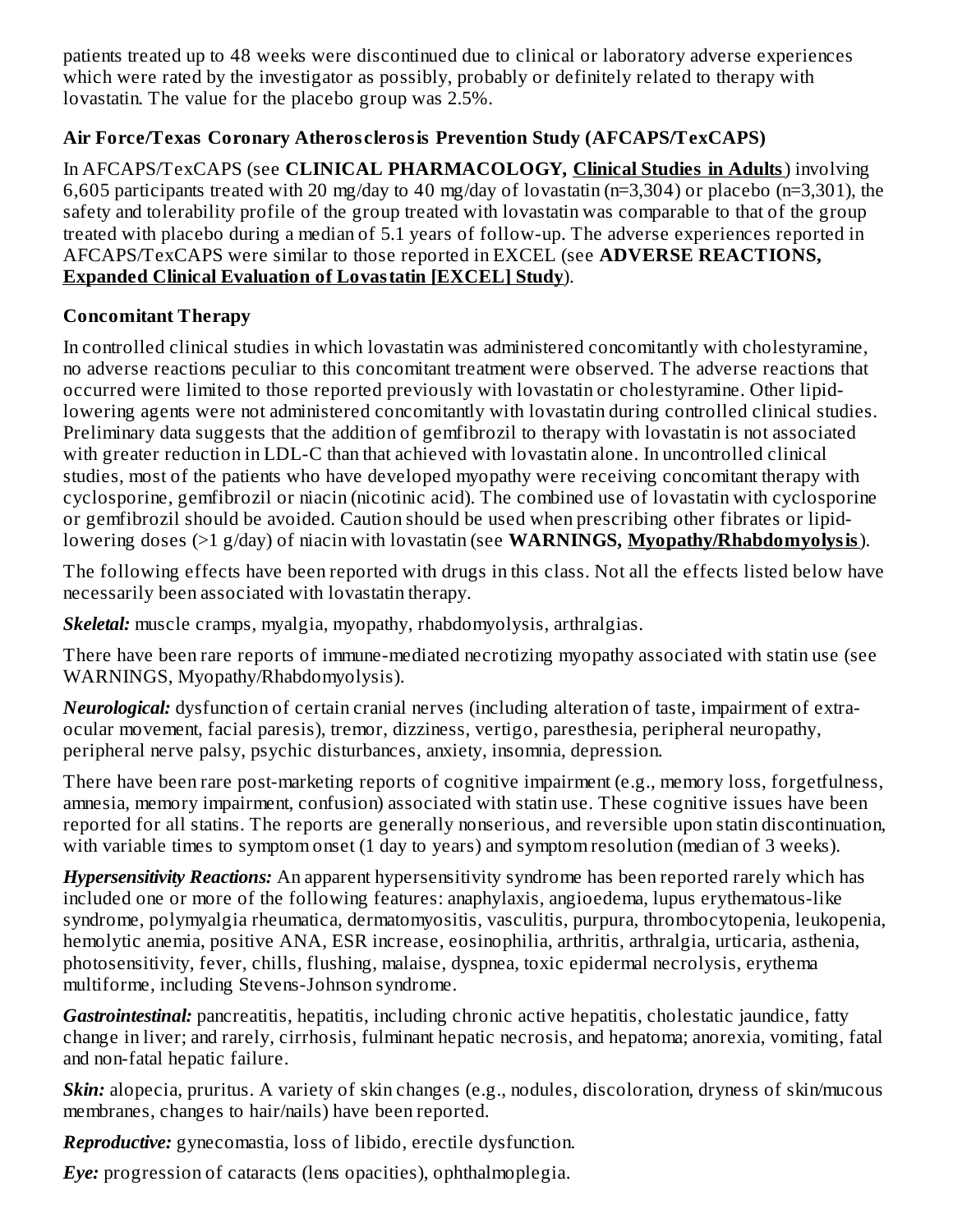*Laboratory Abnormalities:* elevated transaminases, alkaline phosphatase, γ-glutamyl transpeptidase, and bilirubin; thyroid function abnormalities.

## **Adoles cent Patients (ages 10 to 17 years)**

In a 48-week controlled study in adolescent boys with heFH (n=132) and a 24-week controlled study in girls who were at least 1 year post-menarche with heFH (n=54), the safety and tolerability profile of the groups treated with lovastatin (10 mg to 40 mg daily) was generally similar to that of the groups treated with placebo (see **CLINICAL PHARMACOLOGY, Clinical Studies in Adoles cent Patients** and **PRECAUTIONS, Pediatric Us e**).

## **OVERDOSAGE**

After oral administration of lovastatin to mice, the median lethal dose observed was >15 g/m  $^2$ .

Five healthy human volunteers have received up to 200 mg of lovastatin as a single dose without clinically significant adverse experiences. A few cases of accidental overdosage have been reported; no patients had any specific symptoms, and all patients recovered without sequelae. The maximum dose taken was  $5$  g to  $6$  g.

Until further experience is obtained, no specific treatment of overdosage with lovastatin can be recommended.

The dialyzability of lovastatin and its metabolites in man is not known at present.

## **DOSAGE AND ADMINISTRATION**

The patient should be placed on a standard cholesterol-lowering diet before receiving lovastatin tablets, USP and should continue on this diet during treatment with lovastatin tablets, USP (see NCEP Treatment Guidelines for details on dietary therapy). Lovastatin tablets, USP should be given with meals.

## **Adult Patients**

The usual recommended starting dose is 20 mg once a day given with the evening meal. The recommended dosing range of lovastatin tablets, USP is 10 mg/day to 80 mg/day in single or two divided doses; the maximum recommended dose is 80 mg/day. Doses should be individualized according to the recommended goal of therapy (see NCEP Guidelines and **CLINICAL PHARMACOLOGY**). Patients requiring reductions in LDL-C of 20% or more to achieve their goal (see **INDICATIONS AND USAGE**) should be started on 20 mg/day of lovastatin tablets, USP. A starting dose of 10 mg of lovastatin tablets may be considered for patients requiring smaller reductions. Adjustments should be made at intervals of 4 weeks or more.

Cholesterol levels should be monitored periodically and consideration should be given to reducing the dosage of lovastatin tablets, USP if cholesterol levels fall significantly below the targeted range.

## **Dosage in Patients taking Danazol, Diltiazem, Dronedarone or Verapamil**

In patients taking danazol, diltiazem, dronedarone or verapamil concomitantly with lovastatin tablets, USP therapy should begin with 10 mg of lovastatin tablets, USP and should not exceed 20 mg/day (see **CLINICAL PHARMACOLOGY, Pharmacokinetics; WARNINGS, Myopathy/Rhabdomyolysis; PRECAUTIONS, Drug Interactions; and Other Drug Interactions**).

## **Dosage in Patients taking Amiodarone**

In patients taking amiodarone concomitantly with lovastatin tablets, USP the dose should not exceed 40 mg/day (see **WARNINGS, Myopathy/Rhabdomyolysis** and **PRECAUTIONS, Drug Interactions** and **Other Drug Interactions**).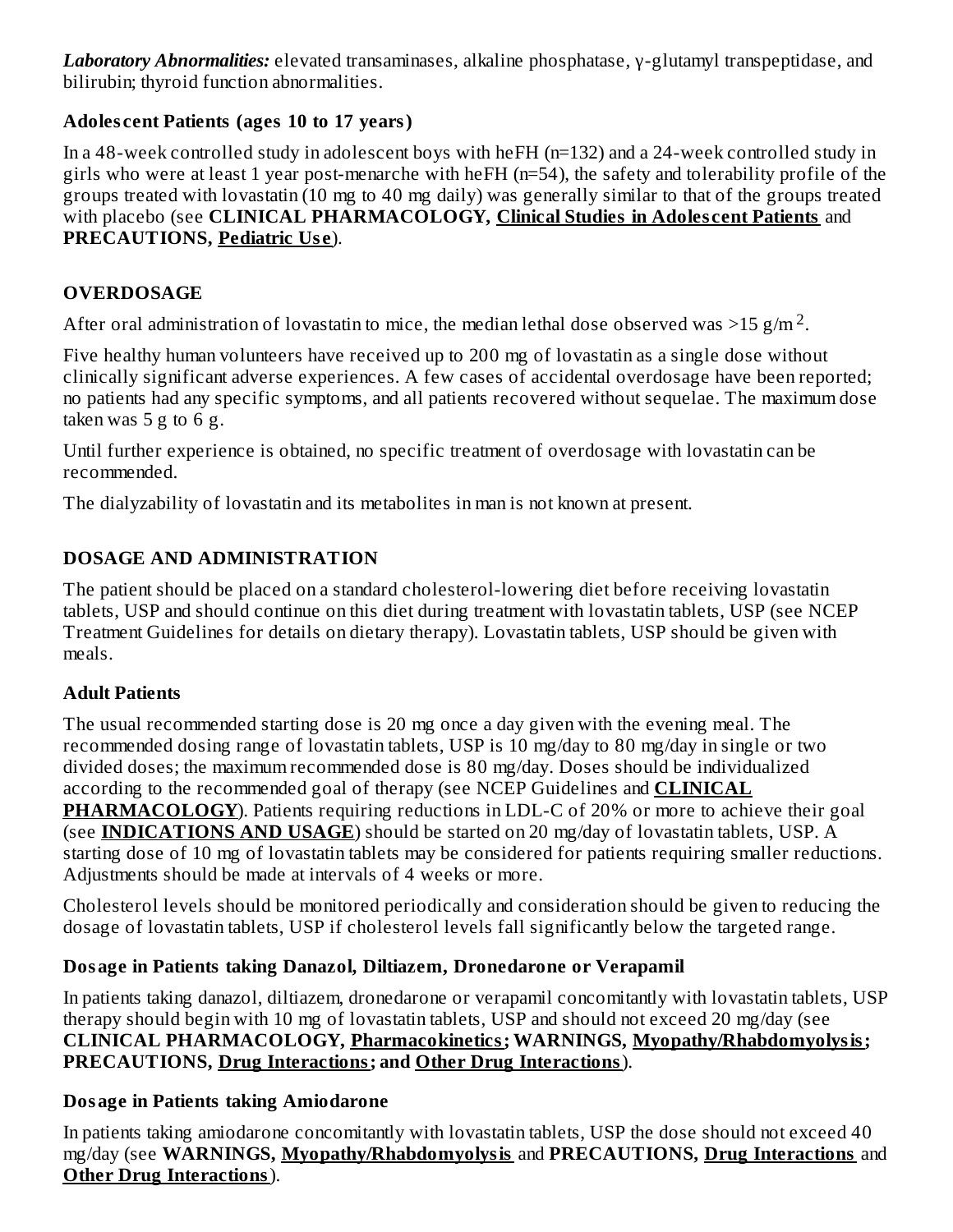#### **Adoles cent Patients (10 to 17 years of age) with Heterozygous Familial Hypercholesterolemia**

The recommended dosing range of lovastatin tablets, USP is 10 mg/day to 40 mg/day; the maximum recommended dose is 40 mg/day. Doses should be individualized according to the recommended goal of therapy (see NCEP Pediatric Panel Guidelines <sup>††</sup>, **CLINICAL PHARMACOLOGY** and **INDICATIONS AND USAGE**). Patients requiring reductions in LDL-C of 20% or more to achieve their goal should be started on 20 mg/day of lovastatin tablets, USP. A starting dose of 10 mg/day of lovastatin tablets, USP may be considered for patients requiring smaller reductions. Adjustments should be made at intervals of 4 weeks or more.

<sup>††</sup> National Cholesterol Education Program (NCEP): Highlights of the Report of the Expert Panel on Blood Cholesterol Levels in Children and Adolescents. *Pediatrics.* 89(3):495-501. 1992.

#### **Concomitant Lipid-Lowering Therapy**

Lovastatin tablets, USP are effective alone or when used concomitantly with bile-acid sequestrants (see **WARNINGS, Myopathy/Rhabdomyolysis** and **PRECAUTIONS, Drug Interactions**).

#### **Dosage in Patients with Renal Insufficiency**

In patients with severe renal insufficiency (creatinine clearance <30 mL/min), dosage increases above 20 mg/day should be carefully considered and, if deemed necessary, implemented cautiously (see **CLINICAL PHARMACOLOGY**and **WARNINGS, Myopathy/Rhabdomyolysis**).

## **HOW SUPPLIED**

Lovastatin tablets, USP, for oral administration, are available as:

**20 mg:** Light blue, round, flat faced beveled edge tablets, debossed with "E" over "72" on one side and plain on the other side and supplied as:

NDC 67046-450-07 blisterpacks of 7

NDC 67046-450-14 blisterpacks of 14

NDC 67046-450-15 blisterpacks of 15

NDC 67046-450-20 blisterpacks of 20

NDC 67046-450-21 blisterpacks of 21

NDC 67046-450-28 blisterpacks of 28

NDC 67046-450-30 blisterpacks of 30

NDC 67046-450-60 blisterpacks of 60

**40 mg:** Green, round, flat faced beveled edge tablets, debossed with "E" over "74" on one side and plain on the other side and supplied as:

NDC 67046-451-07 blisterpacks of 7

NDC 67046-451-14 blisterpacks of 14

NDC 67046-451-15 blisterpacks of 15

NDC 67046-451-20 blisterpacks of 20

NDC 67046-451-21 blisterpacks of 21

NDC 67046-451-28 blisterpacks of 28

NDC 67046-451-30 blisterpacks of 30

NDC 67046-451-60 blisterpacks of 60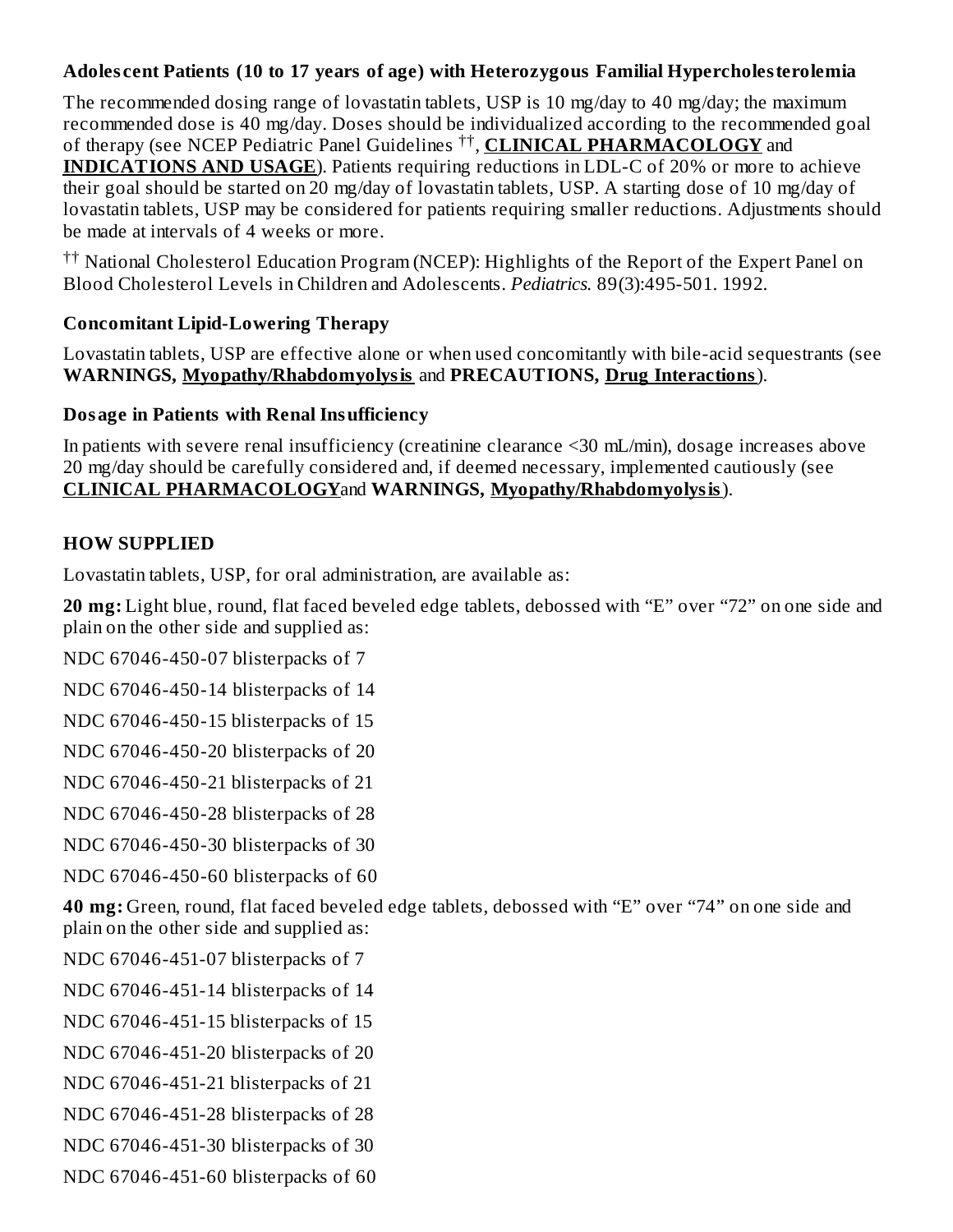Store at 20° to 25°C (68° to 77°F) [see USP Controlled Room Temperature].

Store in a dry place. Keep tightly closed. Protect from light.

Dispense in a tight, light-resistant container as defined in the USP, with a child-resistant closure (as required).

#### **To report SUSPECTED ADVERSE REACTIONS, contact Sandoz Inc. at 1-800-525-8747 or FDA at 1-800-FDA-1088 or www.fda.gov/medwatch.**

Sandoz Inc.

Princeton, NJ 08540

OS7694

Rev. 04/17

MF0070REV04/17

## **Repackaged by:**

Contract Pharmacy Services-PA 125 Titus Ave Suite 200 Warrington, PA 18976 USA

Rev: Original—2017.10.03—NJW

## **20 mg - Label**

NDC 67046-450-30 Lovastatin Tablets USP 20 mg Rx only 30 Tablets Sandoz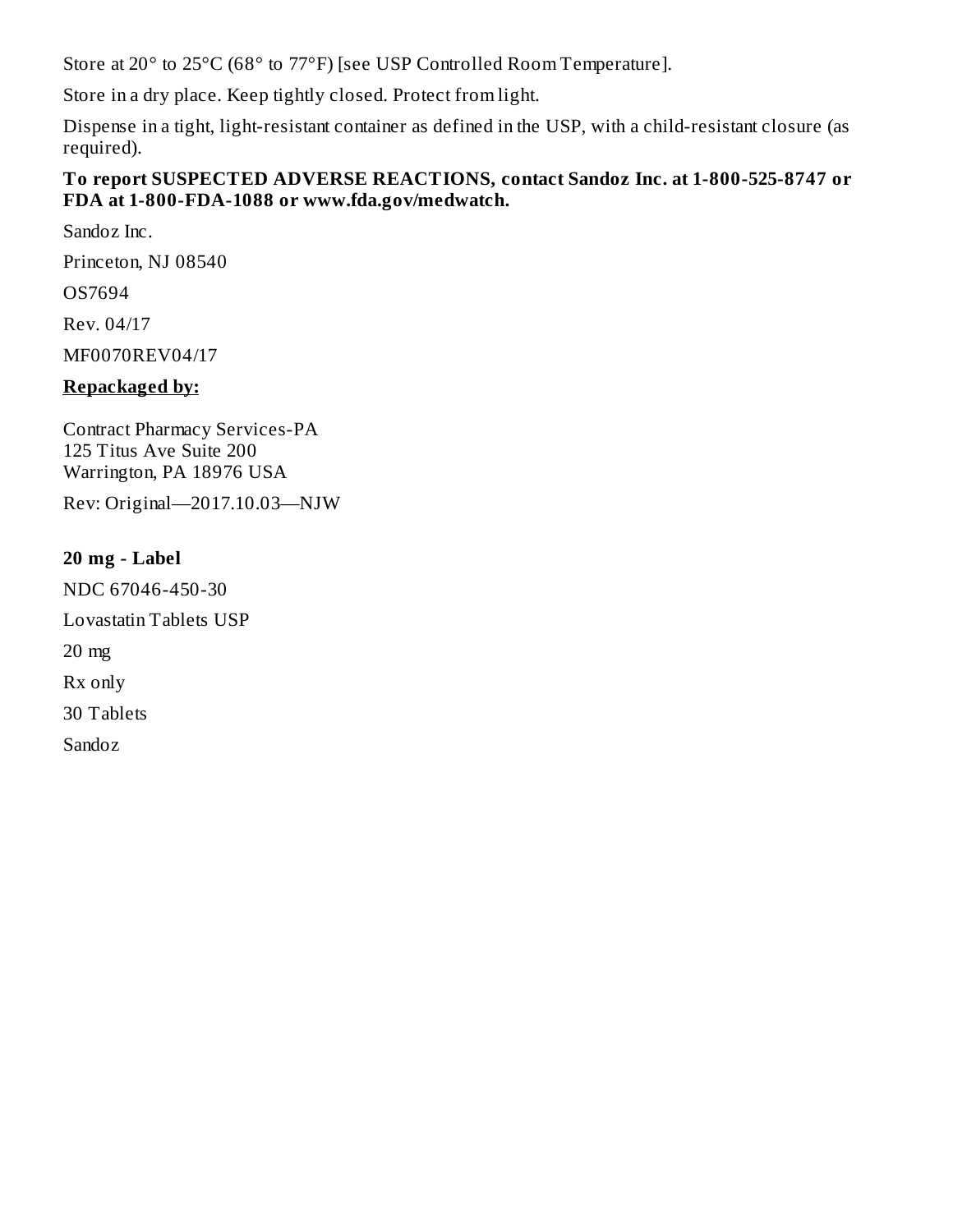LOVASTATIN **TAB #30 40 MG** 301850074105 Rx Only LOT: W08268 PILL ID: E74 EXP:09/25/18 **SANDOZ** Packaged By: Contract Pharmacy Services-PA

125 Titus Ave, Suite #200, Warrington, PA 18976

Usual Dosage: See accompanying literature for complete prescribing information.



Store at 20°-25°C (68°-77°F) [See USP Controlled Room Temperature].

Each tablet contains: Lovastatin USP 40 mg

CPS NDC: 67046-451-30

**40 mg - Label** NDC 67046-451-30 Lovastatin Tablets USP 40 mg Rx only 30 Tablets Sandoz



Usual Dosage: See accompanying literature for complete prescribing information.



Store at 20°-25°C (68°-77°F) [See USP Controlled Room Temperature].

Each tablet contains: Lovastatin USP 20 mg

CPS NDC: 67046-450-30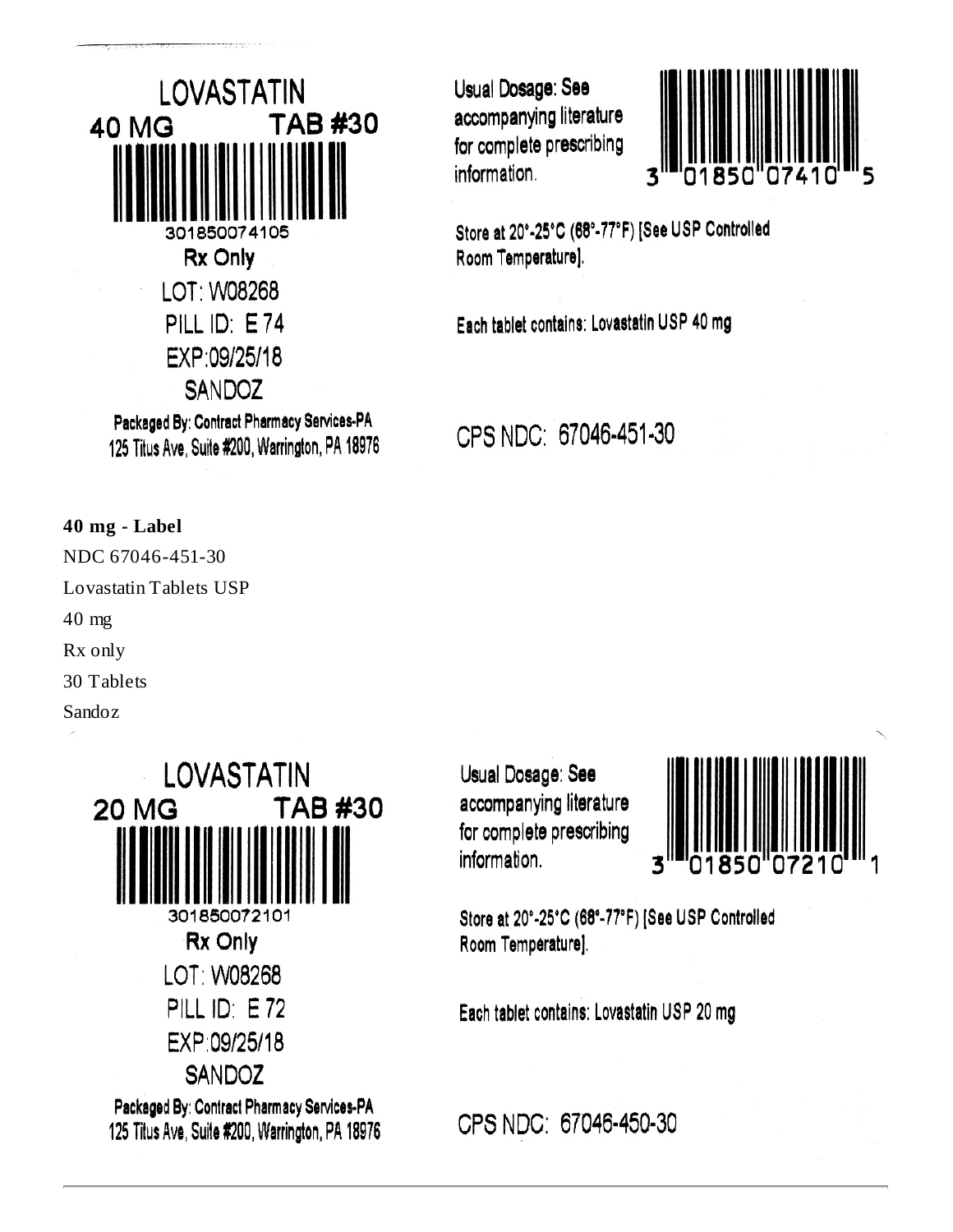| <b>LOVASTATIN</b>                                                                     |                                                                                       |                                                 |                     |  |                                                 |                          |          |                           |
|---------------------------------------------------------------------------------------|---------------------------------------------------------------------------------------|-------------------------------------------------|---------------------|--|-------------------------------------------------|--------------------------|----------|---------------------------|
| lovastatin tablet                                                                     |                                                                                       |                                                 |                     |  |                                                 |                          |          |                           |
|                                                                                       |                                                                                       |                                                 |                     |  |                                                 |                          |          |                           |
| <b>Product Information</b>                                                            |                                                                                       |                                                 |                     |  |                                                 |                          |          |                           |
| Product Type                                                                          |                                                                                       | HUMAN PRESCRIPTION DRUG                         |                     |  | Item Code (Source) NDC:67046-450(NDC:0185-0072) |                          |          |                           |
| <b>Route of Administration</b>                                                        |                                                                                       | ORAL                                            |                     |  |                                                 |                          |          |                           |
|                                                                                       |                                                                                       |                                                 |                     |  |                                                 |                          |          |                           |
|                                                                                       |                                                                                       |                                                 |                     |  |                                                 |                          |          |                           |
| <b>Active Ingredient/Active Moiety</b>                                                |                                                                                       |                                                 |                     |  |                                                 |                          |          |                           |
|                                                                                       |                                                                                       | <b>Ingredient Name</b>                          |                     |  |                                                 | <b>Basis of Strength</b> |          | Strength                  |
| LOVASTATIN (UNII: 9LHU78OQFD) (LOVASTATIN - UNII:9LHU78OQFD)                          |                                                                                       |                                                 |                     |  |                                                 | <b>LOVASTATIN</b>        |          | $20$ mg                   |
|                                                                                       |                                                                                       |                                                 |                     |  |                                                 |                          |          |                           |
| <b>Inactive Ingredients</b>                                                           |                                                                                       |                                                 |                     |  |                                                 |                          |          |                           |
|                                                                                       |                                                                                       | <b>Ingredient Name</b>                          |                     |  |                                                 |                          |          | Strength                  |
| <b>BUTYLATED HYDRO XYANISOLE (UNII: REK4960K2U)</b>                                   |                                                                                       |                                                 |                     |  |                                                 |                          |          |                           |
| FD&C BLUE NO. 2 (UNII: L06K8R7DQK)                                                    |                                                                                       |                                                 |                     |  |                                                 |                          |          |                           |
| LACTOSE MONOHYDRATE (UNII: EWQ57Q8I5X)                                                |                                                                                       |                                                 |                     |  |                                                 |                          |          |                           |
| MAGNESIUM STEARATE (UNII: 70097M6I30)                                                 |                                                                                       |                                                 |                     |  |                                                 |                          |          |                           |
| CELLULOSE, MICRO CRYSTALLINE (UNII: OP1R32D61U)                                       |                                                                                       |                                                 |                     |  |                                                 |                          |          |                           |
| STARCH, CORN (UNII: O8232NY3SJ)                                                       |                                                                                       |                                                 |                     |  |                                                 |                          |          |                           |
|                                                                                       |                                                                                       |                                                 |                     |  |                                                 |                          |          |                           |
| <b>Product Characteristics</b>                                                        |                                                                                       |                                                 |                     |  |                                                 |                          |          |                           |
| Color                                                                                 | blue                                                                                  |                                                 | <b>Score</b>        |  |                                                 |                          | no score |                           |
| <b>Shape</b>                                                                          | <b>ROUND</b>                                                                          |                                                 | <b>Size</b>         |  |                                                 | 8mm                      |          |                           |
| Flavor                                                                                |                                                                                       |                                                 | <b>Imprint Code</b> |  | E;72                                            |                          |          |                           |
| <b>Contains</b>                                                                       |                                                                                       |                                                 |                     |  |                                                 |                          |          |                           |
|                                                                                       |                                                                                       |                                                 |                     |  |                                                 |                          |          |                           |
|                                                                                       |                                                                                       |                                                 |                     |  |                                                 |                          |          |                           |
| Packaging                                                                             |                                                                                       |                                                 |                     |  |                                                 |                          |          |                           |
| $\#$<br><b>Item Code</b>                                                              |                                                                                       | <b>Package Description</b>                      |                     |  | <b>Marketing Start</b><br><b>Date</b>           |                          |          | <b>Marketing End Date</b> |
| 1 NDC:67046-450-07 7 in 1 BLISTER PACK; Type 0: Not a Combination Product             |                                                                                       |                                                 |                     |  | 10/02/2017                                      |                          |          |                           |
| 2 NDC:67046-450-14 14 in 1 BLISTER PACK; Type 0: Not a Combination Product 10/02/2017 |                                                                                       |                                                 |                     |  |                                                 |                          |          |                           |
| 3 NDC:67046-450-15 15 in 1 BLISTER PACK; Type 0: Not a Combination Product 10/02/2017 |                                                                                       |                                                 |                     |  |                                                 |                          |          |                           |
| NDC:67046-450-<br>$\overline{\mathbf{4}}$<br>60                                       | Product                                                                               | 60 in 1 BLISTER PACK; Type 0: Not a Combination |                     |  | 10/02/2017                                      |                          |          |                           |
| 5 NDC:67046-450-20                                                                    | 20 in 1 BLISTER PACK; Type 0: Not a Combination<br>Product                            |                                                 |                     |  | 10/02/2017                                      |                          |          |                           |
|                                                                                       | 6 NDC:67046-450-21 21 in 1 BLISTER PACK; Type 0: Not a Combination Product 10/02/2017 |                                                 |                     |  |                                                 |                          |          |                           |
| 7 NDC:67046-450-28                                                                    | 28 in 1 BLISTER PACK; Type 0: Not a Combination<br>Product                            |                                                 |                     |  | 10/02/2017                                      |                          |          |                           |
| 8 NDC:67046-450-30                                                                    | 30 in 1 BLISTER PACK; Type 0: Not a Combination<br>Product                            |                                                 |                     |  | 10/02/2017                                      |                          |          |                           |
|                                                                                       |                                                                                       |                                                 |                     |  |                                                 |                          |          |                           |
| <b>Marketing Information</b>                                                          |                                                                                       |                                                 |                     |  |                                                 |                          |          |                           |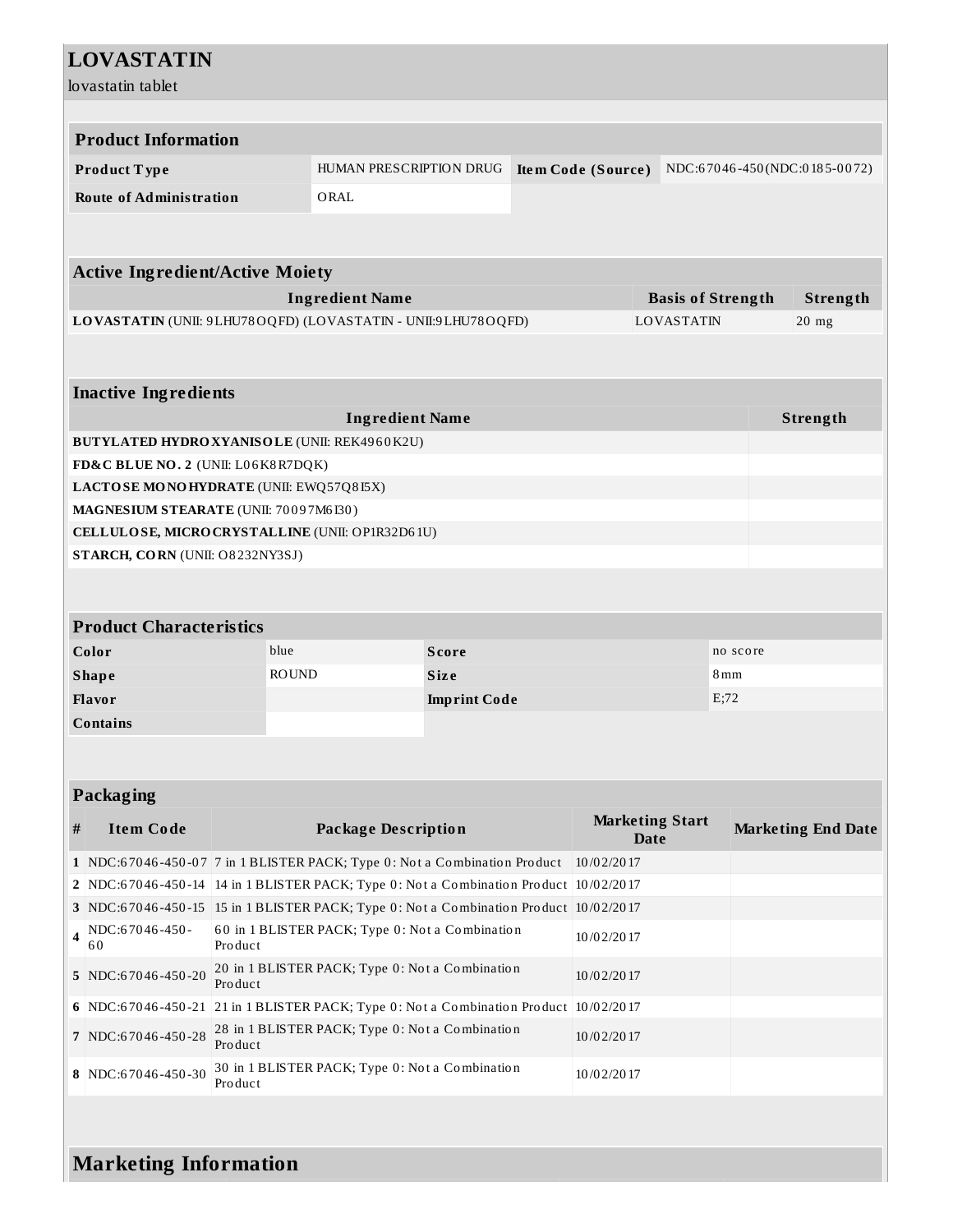| <b>Marketing Category</b> | <b>Application Number or Monograph Citation</b> | Marketing Start Date | Marketing End Date |
|---------------------------|-------------------------------------------------|----------------------|--------------------|
| ANDA                      | ANDA075636                                      | 10/02/2017           |                    |

|              | <b>LOVASTATIN</b>                                                                     |                                                                                         |                                                                                                                                                                                |                     |  |                    |                          |          |                                                |
|--------------|---------------------------------------------------------------------------------------|-----------------------------------------------------------------------------------------|--------------------------------------------------------------------------------------------------------------------------------------------------------------------------------|---------------------|--|--------------------|--------------------------|----------|------------------------------------------------|
|              | lovastatin tablet                                                                     |                                                                                         |                                                                                                                                                                                |                     |  |                    |                          |          |                                                |
|              |                                                                                       |                                                                                         |                                                                                                                                                                                |                     |  |                    |                          |          |                                                |
|              | <b>Product Information</b>                                                            |                                                                                         |                                                                                                                                                                                |                     |  |                    |                          |          |                                                |
|              | Product Type                                                                          |                                                                                         | HUMAN PRESCRIPTION DRUG                                                                                                                                                        |                     |  | Item Code (Source) |                          |          | NDC:67046-451(NDC:0185-0074)                   |
|              | <b>Route of Administration</b>                                                        |                                                                                         | ORAL                                                                                                                                                                           |                     |  |                    |                          |          |                                                |
|              |                                                                                       |                                                                                         |                                                                                                                                                                                |                     |  |                    |                          |          |                                                |
|              |                                                                                       |                                                                                         |                                                                                                                                                                                |                     |  |                    |                          |          |                                                |
|              | <b>Active Ingredient/Active Moiety</b>                                                |                                                                                         |                                                                                                                                                                                |                     |  |                    |                          |          |                                                |
|              |                                                                                       |                                                                                         | <b>Ingredient Name</b>                                                                                                                                                         |                     |  |                    | <b>Basis of Strength</b> |          | Strength                                       |
|              |                                                                                       |                                                                                         | LOVASTATIN (UNII: 9LHU78OQFD) (LOVASTATIN - UNII:9LHU78OQFD)                                                                                                                   |                     |  |                    | LOVASTATIN               |          | $40$ mg                                        |
|              |                                                                                       |                                                                                         |                                                                                                                                                                                |                     |  |                    |                          |          |                                                |
|              |                                                                                       |                                                                                         |                                                                                                                                                                                |                     |  |                    |                          |          |                                                |
|              | <b>Inactive Ingredients</b>                                                           |                                                                                         |                                                                                                                                                                                |                     |  |                    |                          |          |                                                |
|              |                                                                                       |                                                                                         | <b>Ingredient Name</b>                                                                                                                                                         |                     |  |                    |                          |          | Strength                                       |
|              |                                                                                       |                                                                                         | <b>BUTYLATED HYDRO XYANISOLE (UNII: REK4960K2U)</b>                                                                                                                            |                     |  |                    |                          |          |                                                |
|              | D&C YELLOW NO. 10 (UNII: 35SW5USQ3G)                                                  |                                                                                         |                                                                                                                                                                                |                     |  |                    |                          |          |                                                |
|              | FD&C BLUE NO. 2 (UNII: L06K8R7DQK)                                                    |                                                                                         |                                                                                                                                                                                |                     |  |                    |                          |          |                                                |
|              | LACTOSE MONOHYDRATE (UNII: EWQ57Q8I5X)                                                |                                                                                         |                                                                                                                                                                                |                     |  |                    |                          |          |                                                |
|              | MAGNESIUM STEARATE (UNII: 70097M6I30)                                                 |                                                                                         |                                                                                                                                                                                |                     |  |                    |                          |          |                                                |
|              |                                                                                       |                                                                                         | CELLULOSE, MICRO CRYSTALLINE (UNII: OP1R32D61U)                                                                                                                                |                     |  |                    |                          |          |                                                |
|              | STARCH, CORN (UNII: O8232NY3SJ)                                                       |                                                                                         |                                                                                                                                                                                |                     |  |                    |                          |          |                                                |
|              |                                                                                       |                                                                                         |                                                                                                                                                                                |                     |  |                    |                          |          |                                                |
|              | <b>Product Characteristics</b>                                                        |                                                                                         |                                                                                                                                                                                |                     |  |                    |                          |          |                                                |
|              |                                                                                       |                                                                                         |                                                                                                                                                                                |                     |  |                    |                          |          |                                                |
|              | Color                                                                                 | green                                                                                   |                                                                                                                                                                                | <b>Score</b>        |  |                    |                          | no score |                                                |
|              | <b>Shape</b>                                                                          | <b>ROUND</b>                                                                            |                                                                                                                                                                                | <b>Size</b>         |  | 8 mm<br>E;74       |                          |          |                                                |
|              | Flavor                                                                                |                                                                                         |                                                                                                                                                                                | <b>Imprint Code</b> |  |                    |                          |          |                                                |
|              | Contains                                                                              |                                                                                         |                                                                                                                                                                                |                     |  |                    |                          |          |                                                |
|              |                                                                                       |                                                                                         |                                                                                                                                                                                |                     |  |                    |                          |          |                                                |
|              | <b>Packaging</b>                                                                      |                                                                                         |                                                                                                                                                                                |                     |  |                    |                          |          |                                                |
| #            | <b>Item Code</b>                                                                      |                                                                                         | <b>Package Description</b>                                                                                                                                                     |                     |  |                    |                          |          | <b>Marketing Start Date Marketing End Date</b> |
|              | NDC:67046-451-                                                                        |                                                                                         |                                                                                                                                                                                |                     |  |                    |                          |          |                                                |
| $\mathbf{1}$ | 60                                                                                    | 60 in 1 BLISTER PACK; Type 0: Not a Combination<br>Pro duct                             |                                                                                                                                                                                |                     |  | 10/02/2017         |                          |          |                                                |
|              |                                                                                       | 2 NDC:67046-451-07 7 in 1 BLISTER PACK; Type 0: Not a Combination Product               |                                                                                                                                                                                |                     |  | 10/02/2017         |                          |          |                                                |
|              |                                                                                       | 3 NDC:67046-451-14 14 in 1 BLISTER PACK; Type 0: Not a Combination Product 10/02/2017   |                                                                                                                                                                                |                     |  |                    |                          |          |                                                |
| 4            |                                                                                       | NDC:67046-451-15   15 in 1 BLISTER PACK; Type 0: Not a Combination Product   10/02/2017 |                                                                                                                                                                                |                     |  |                    |                          |          |                                                |
|              | 5 NDC:67046-451-20 20 in 1 BLISTER PACK; Type 0: Not a Combination Product 10/02/2017 |                                                                                         |                                                                                                                                                                                |                     |  |                    |                          |          |                                                |
|              | 6 NDC:67046-451-21 21 in 1 BLISTER PACK; Type 0: Not a Combination Product 10/02/2017 |                                                                                         |                                                                                                                                                                                |                     |  |                    |                          |          |                                                |
|              |                                                                                       |                                                                                         |                                                                                                                                                                                |                     |  |                    |                          |          |                                                |
|              |                                                                                       |                                                                                         | 7 NDC:67046-451-30 30 in 1 BLISTER PACK; Type 0: Not a Combination Product 10/02/2017<br>8 NDC:67046-451-28 28 in 1 BLISTER PACK; Type 0: Not a Combination Product 10/02/2017 |                     |  |                    |                          |          |                                                |